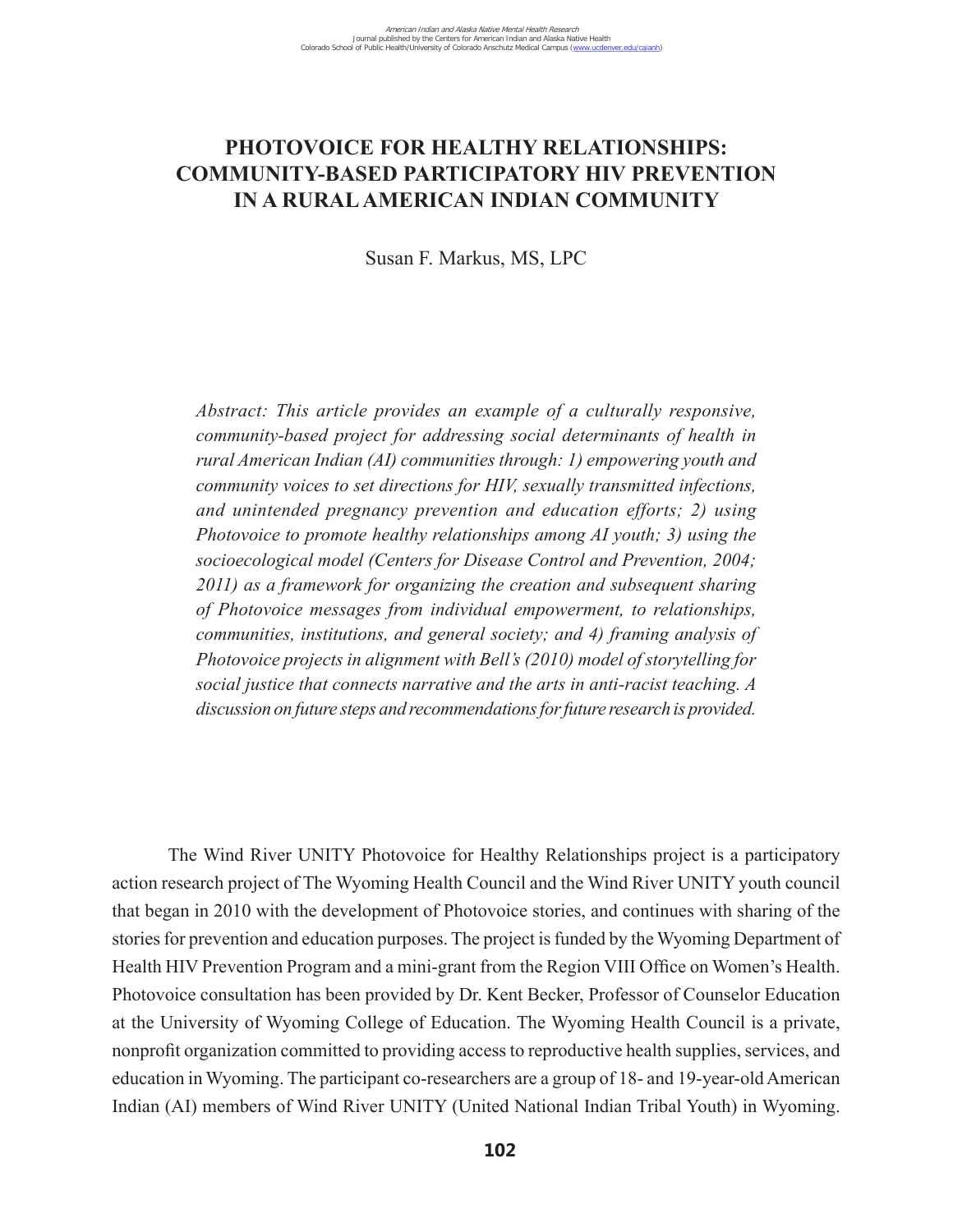Wind River UNITY is part of a national organization that empowers AI youth to be leaders in their communities by educating about and supporting healthy lifestyles, heritage, the environment, and community service. In this project, young AI UNITY members engaged in storytelling through photography and written narratives and, in turn, are sharing their stories for disease prevention and health promotion with their peers and community members. Their perspectives illuminate powerful, poignant, hopeful, clear paths to preventing HIV, sexually transmitted infections (STIs), and unintended pregnancy.

This article provides information about 1) amplifying voices of community members to set directions for community-based prevention of HIV, STIs, unintended pregnancy, and related risks on the Wind River Indian Reservation in Wyoming; 2) how the Wind River UNITY Photovoice for Healthy Relationships project was carried out; 3) emergent themes of the project within Bell's (2010) framework of *Storytelling for Social Justice*; 4) how the project is used in education about healthy relationships in culturally responsive prevention of HIV, STIs, and unintended pregnancy; and 5) lessons learned and future directions.

### **GUIDING FRAMEWORKS**

The overarching focus of the Wind River Photovoice for Healthy Relationships project is twofold: First, we set out to empower young AI people to learn about the role of healthy relationships in the prevention of HIV, STIs and unintended pregnancy by participating in a Photovoice project that helped them explore their own experiences with healthy relationships. Second, we envisioned sharing the Photovoice stories with other youth, as well as with parents and others who influence youth, community members, and society at large to emphasize the importance of integrating cultural responsiveness in all health promotion and disease prevention activities. With knowledge about health disparities among marginalized populations driving the need for this work, we hoped to highlight and address disparities in HIV, STI, and unintended pregnancy rates among young AI people in Wyoming. Thus, we framed our work within the perspectives of public health and social justice.

### **Public Health Frameworks**

We used public health frameworks provided by the Centers for Disease Control and Prevention (CDC) and the World Health Organization to conceptualize and facilitate the project. First, we focused on addressing social determinants of health (CDC, 2008; Commission on Social Determinants of Health, 2008); second, we focused on mobilizing the project within the socioecological model of disease prevention and health promotion (CDC, 2004; 2011).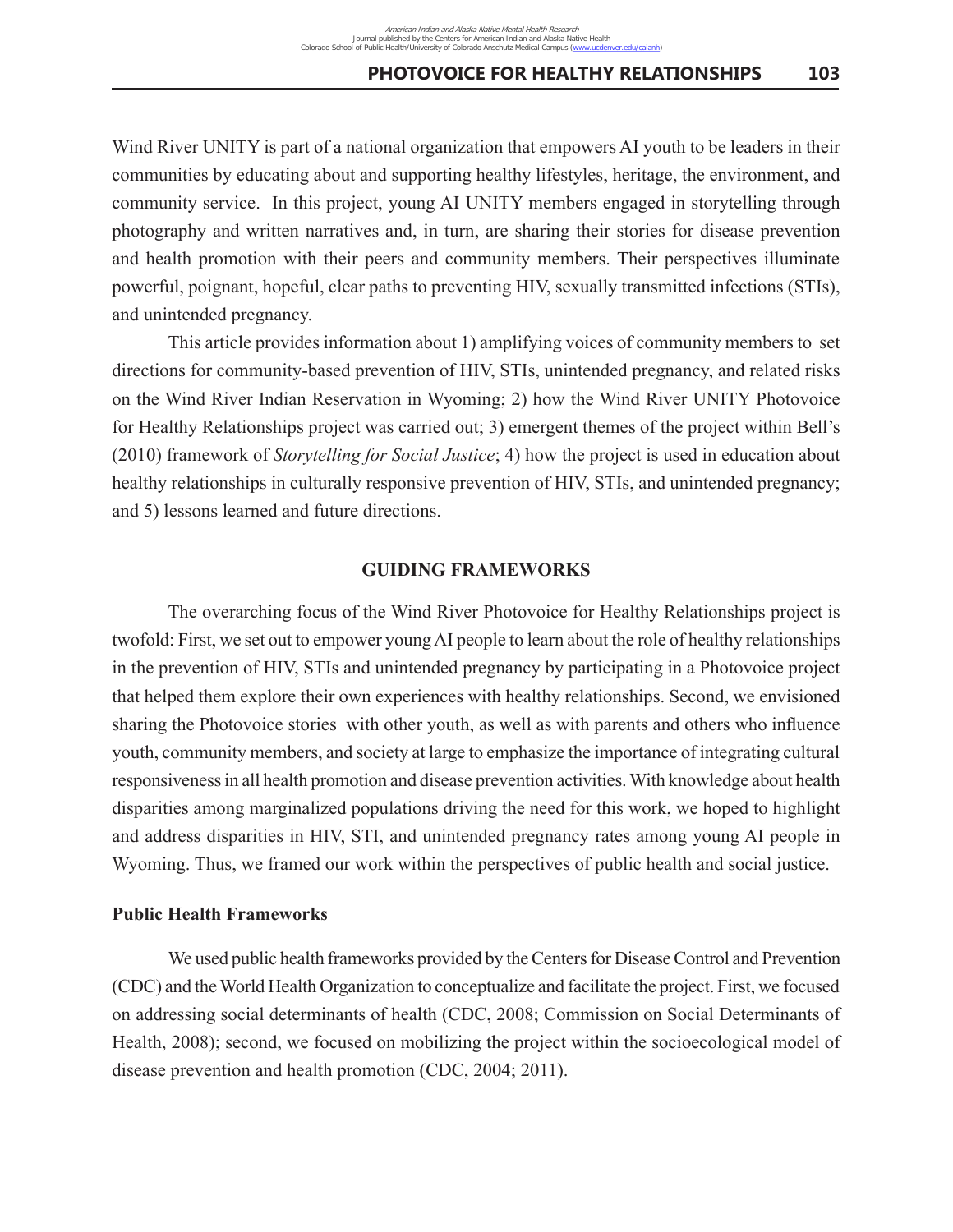#### **Social Determinants of Health**

Reducing health disparities is a key focus of the National Center for HIV, STD and TB Prevention (CDC, 2008). Health disparities are intricately connected to social determinants of health (CDC, 2008; Commission on Social Determinants of Health, 2008), and social justice is key to reducing these disparities. Indeed, the Commission on Social Determinants of Health (2008) states:

Social justice is a matter of life and death. It affects the way people live, their consequent chance of illness, and their risk of premature death… inequities in health, avoidable health inequalities, arise because of the circumstances in which people grow, live, work, and age, and the systems put in place to deal with illness. The conditions in which people live and die are, in turn, shaped by political, social, and economic forces. (p. 3)

Because social justice is integrally connected with reducing health disparities, for this project, we chose a participatory action research (PAR) format because of its commitment to social action (Smith, Rozenzweig, & Schmidt, 2010). Indeed, PAR research is conducted with, not on, participants, and every PAR study is structured uniquely (Smith et al., 2010).

#### **Socioecological Model**

To address social determinants of health by imparting social justice where people grow, live, work, and age, and, we hoped, to provide the impetus for change in political, social, and economic forces, we organized the Wind River UNITY Photovoice for Healthy Relationships project within the socioecological model of change for disease prevention and health promotion (CDC, 2004; 2011). The model, as shown in Figure 1, depicts how both risks and protective factors can move through layers of ecological systems, from individuals, to relationships, to communities, to institutional/ structural policies and laws, and, finally, to society (CDC, 2004; 2011). In the Photovoice project, participant co-researchers were empowered with knowledge about the role of healthy relationships in preventing HIV, STIs, and unintended pregnancy, and were then encouraged to think about reaching various audiences throughout the layers of the socioecological model with their stories.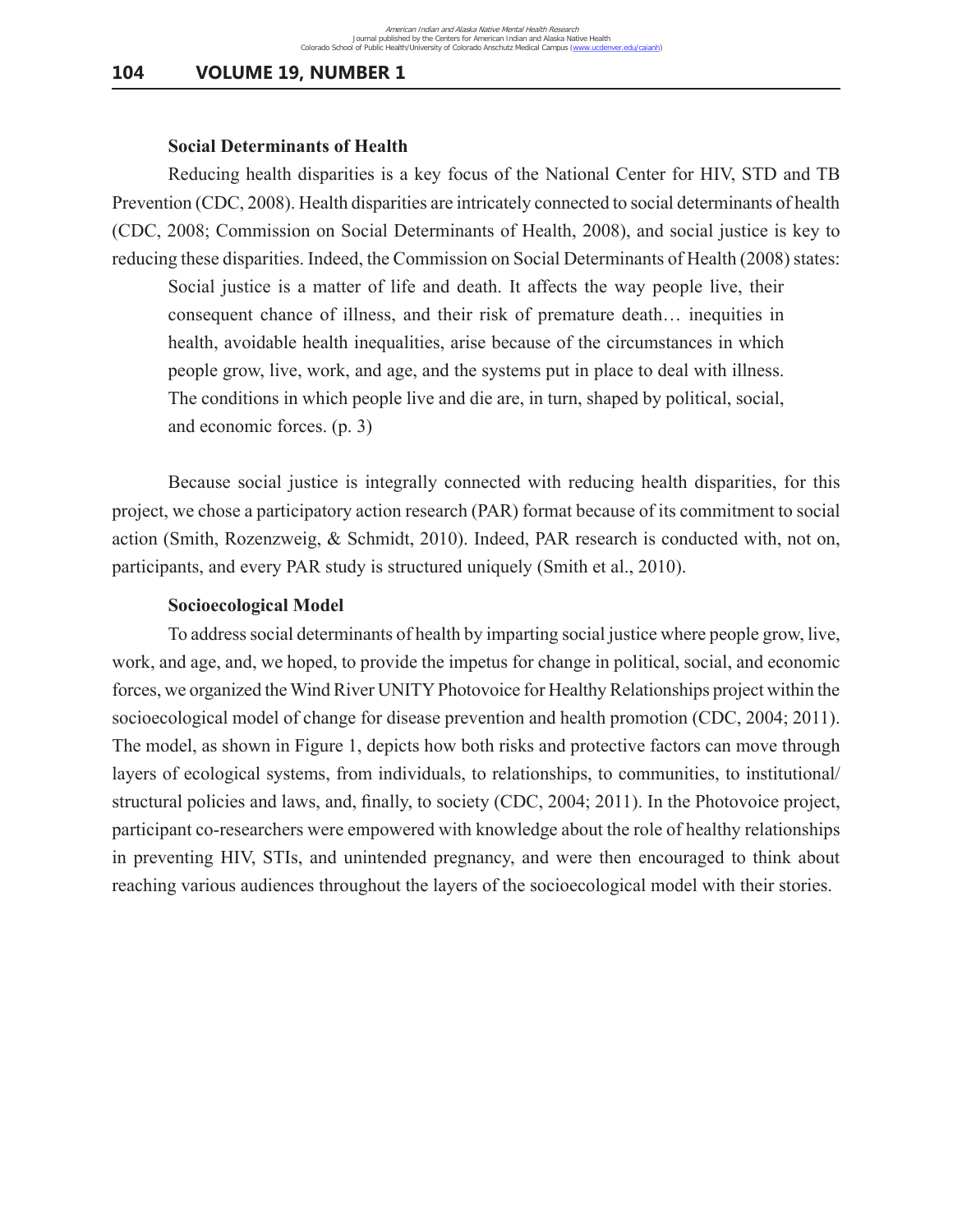

### **Social Justice Frameworks**

### Photovoice

Photovoice is a group process that engages people in telling their stories through photography to increase community awareness about an issue and, potentially, to mobilize change (Wang & Burris, 1997). The facilitator's role in Photovoice is to encourage storytelling and group reflection about pictures to identify emergent themes, and empowerment of participants is one of the key goals (Wang & Burris, 1997). The theoretical underpinnings of Photovoice are Paulo Freire's Critical Pedagogy and Critical Race Theory (CRT). In this study, we applied Bell's (2010) CRT-informed *Storytelling for Social Justice* schema for organizing emergent themes from the photo stories in the data analysis phase of the research project.

### Freirian Critical Pedagogy

With roots in literacy education (Freire & Macedo, 1987), and affecting educational, health, economic, and social realms, Paulo Freire's Critical Pedagogy is often the most recognized theoretical underpinning of storytelling and directly imparts change through all layers of the socioecological model. Freire, a Brazilian educator, worked with oppressed people in equalized relationships to empower them to critically examine their situations and transform their own lives (Freire, 1970). The process is similar to that of Photovoice; empowerment and a sense of community emerge as teachers and students work together to examine, analyze, and explore the meanings behind photographs and scenes from their environments (Higgins, 1997).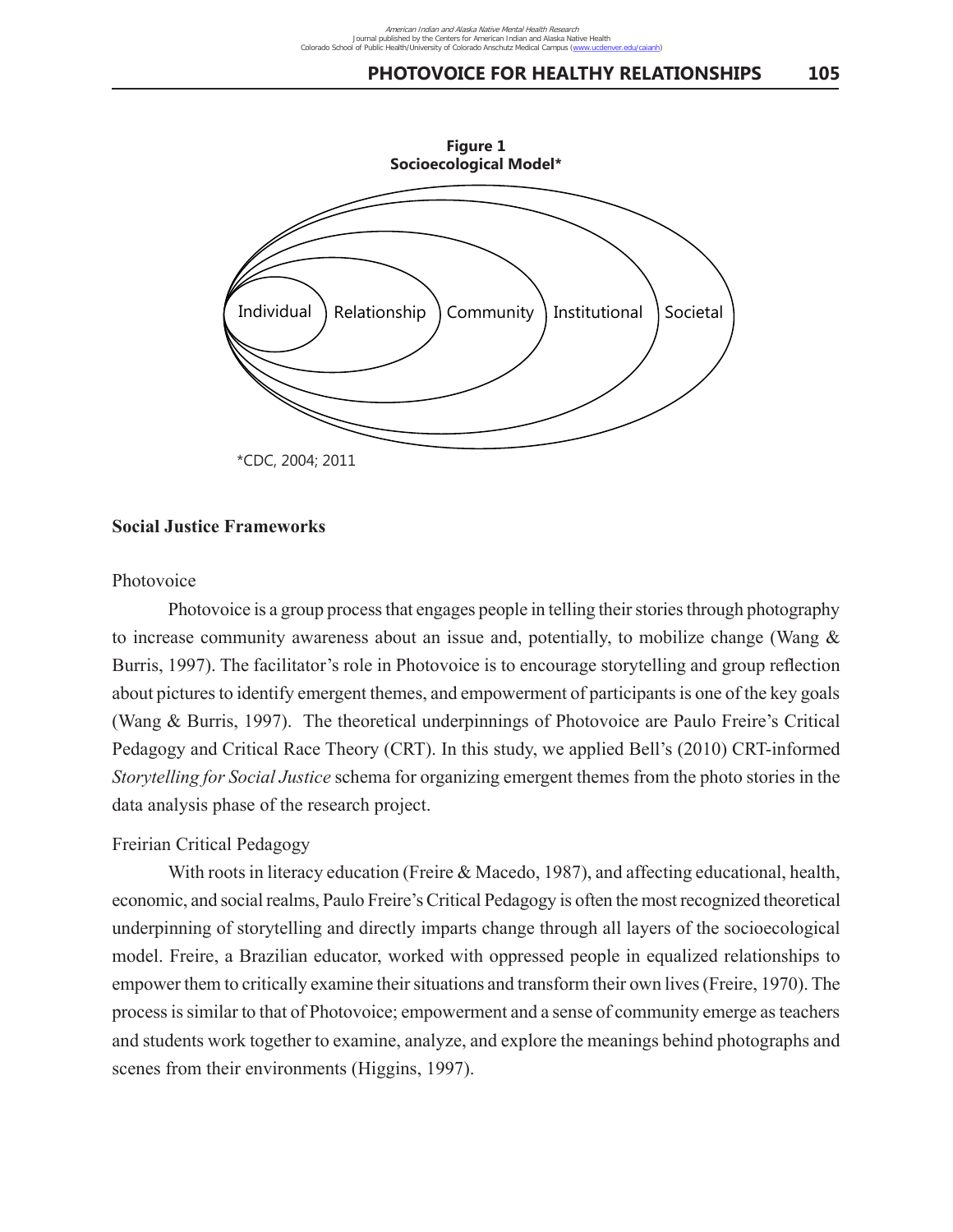### Critical Race Theory

CRT has roots in legal scholarship to challenge structural racism, Anglo-American ethnocentrism, and universally accepted truths upon which the legal system is built (Ladson-Billings & Tate, 1995). CRT has a fundamental commitment to social justice and the elimination of all forms of subordination and posits that experiential knowledge and counter narratives of people of color are critical in creating social justice (Ladson-Billings & Tate, 1995).

### Bell's Storytelling for Social Justice

Building on the foundation of CRT, Bell (2010) developed a model of *Storytelling for Social Justice* that connects narrative and the arts in a group process for anti-racist teaching. The progression of narratives explored through Bell's group process are:

1) *Stock narratives*, or widely accepted accounts of history and stereotypes that rationalize racism and perpetuate social inequities (Bell, 2010). Stock narratives have been taught from a Westernized view in schools, perpetuating stereotypes about AIs and preventing AI youth from seeing themselves in their schooling (Nieto & Bode, 2008).

2) *Concealed narratives* or *Counter narratives* of marginalized groups that are historical stories hidden under stock stories and tend to be unrecognized in dominant society (Bell, 2010).

3) *Stories of resistance* that highlight the women and men (beyond often-tokenized heroes in dominant culture, such as Dr. Martin Luther King, Jr.) who are heroic in their courage to stand up against oppression and counter the stock narratives; and,

4) *Emergent/transformative narratives* that challenge stock stories and weaken cycles of structural racism by empowering people to imagine an inclusive, socially just society for all (Bell, 2010).

#### **THE PROBLEM**

Wyoming's AI youth face complex challenges, related to historical trauma and contemporary racism, that increase their risk for HIV, STIs, and unintended pregnancy. With intergenerational grief as a backdrop and disparities due to ongoing structural racism as the landscape, young AI people face interrelated risks of substance abuse and trauma. In addition, young people in Wyoming––both AI and non-AI––face HIV/AIDS risks related to the geographic and cultural challenges of living in a rural frontier area.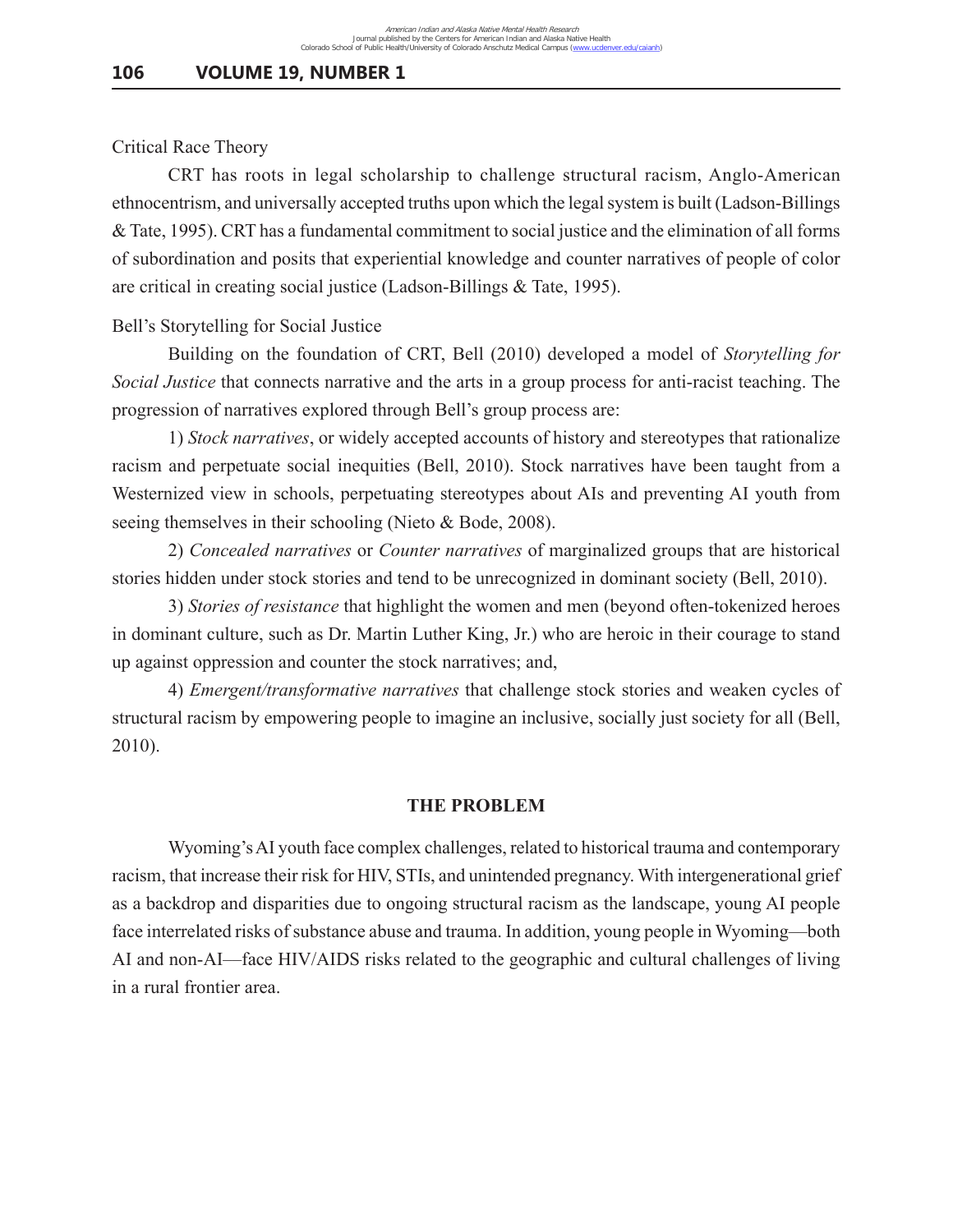### **Historical Trauma and Historical Trauma Response**

A myriad of interrelated experiences culminate in higher rates of poor health and shorter life expectancy among AIs than among members of other racial/ethnic groups in the U.S. (U.S. Commission on Civil Rights, 2004). These issues are rooted in and perpetuated by AI people's experiences since first contact with Europeans, including genocide, ethnocide, forced removal from Tribal lands and livelihood, and children being taken from the care of their families and Tribes to be placed in boarding schools where they experienced emotional, physical, and sexual abuse (Brave Heart, 2003; Brave Heart & DeBruyn, 1998; Dennis, 2009; Lowe, 2008, U.S. Commission on Civil Rights, 2004). Brave Heart (2003) explains:

Historical trauma (HT) is cumulative emotional and psychological wounding over the lifespan and across generations, emanating from massive group trauma experiences; the historical trauma response (HTR) is the constellation of features in reaction to this trauma. The HTR often includes depression, self-destructive behavior, suicidal thoughts and gestures, anxiety, low self-esteem, anger, and difficulty recognizing and expressing emotions. It may include substance abuse, often an attempt to avoid painful feelings through self-medication. (p. 7)

Boarding school experiences have created devastating effects on AI families today, as emotional, physical, and sexual abuse were inflicted upon and learned by AI children in these schools (Brave Heart & DeBruyn, 1998). "Spiritually and emotionally, the children were bereft of culturally integrated behaviors that led to positive self-esteem, a sense of belonging to family and community, and a solid American Indian identity. When these children became adults, they were ill-prepared for raising their own children in a traditional American Indian context" (Brave Heart & DeBruyn, 1998, pp. 63-64).

### **Historical Trauma Response and Interrelated Risks among AI Youth**

Witnessing and experiencing trauma is connected with self-medication through substance use, and, in turn, with sexual assault and/or sexual behaviors that increase risk of HIV and STIs among AI women and youth (CDC, 2006; Dennis, 2009; Lowe, 2008; Vernon, 2001; Vernon & Jumper-Thurman, 2005). Marginalized populations continue to be at higher risk of sexual assault and related HIV infection than non-marginalized groups (CDC, 2006), and the rape/sexual assault rates are highest among AI and African American populations (Ellison, 2003). Girls who report experiencing dating violence are almost three times more likely to test positive for STIs than nonabused girls (Decker, Silverman, & Raj, 2005), and AI youth have higher rates of STIs than any other ethnic group (Vernon, 2001). Self-medication to relieve pain associated with historical trauma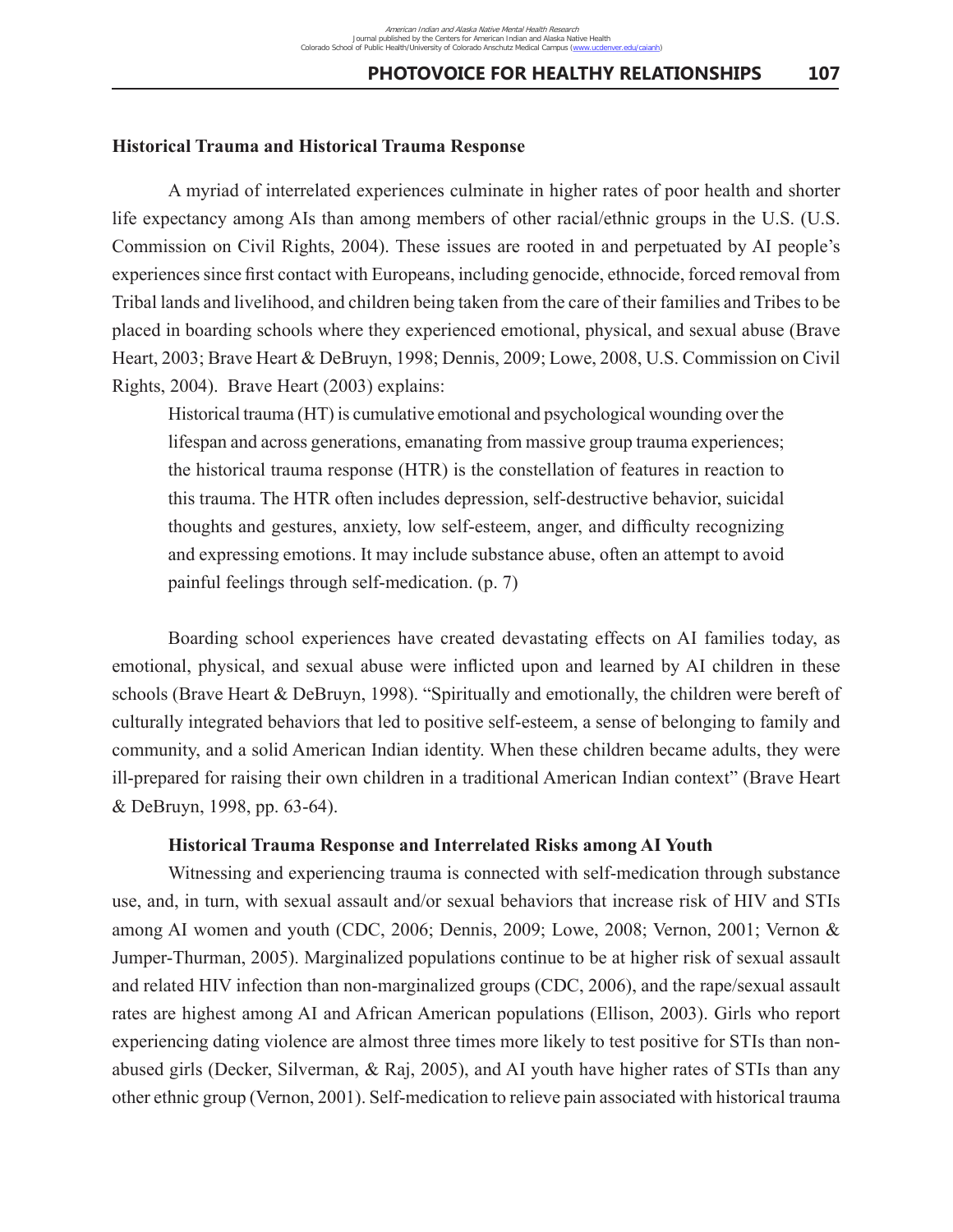and experiencing and/or witnessing traumatic events can reduce inhibitions and perceptions of risk, causing protective factors to be minimized and creating a cyclical risk for HIV, STIs, and unintended pregnancy (Vernon, 2001).

### **Intersection of structural educational inequalities, poverty, and health disparities**

Schools have historically produced and reproduced social inequalities in society (Ndimande, 2010). Disparities in outcomes on key indicators of educational performance are noted when children of color are compared with White students. The National Assessment of Education Progress from 1992-2003 found that White and Asian students scored higher than Hispanic, African American, and AI students on most academic indicators (Peterson, 2005). Faircloth and Tippeconnic (2010) found strikingly high dropout rates among AI students in U.S. states with high concentrations of AIs.

Nieto and Bode (2008) express that:

Ethnocentrism is found in our history books, …[and] monocultural education is the order of the day in most of our schools. Because viewpoints of so many are left out, monocultural education…deprives all students of the diversity that is part of our world. (pp. 48-49)

When delivered from a viewpoint that does not integrate all students' cultural worldviews, education has been used as "a tool for forcibly changing, and in some cases, destroying indigenous cultures" (Stavenhagen, 2008, p. 165). Racial disparities intersect with poverty, and the poorest non-White children are often marginalized in schools (Nieto, 2003; Shields, 2004). According to Lee (2002), inequality in education creates "lifetime consequences" (p. 3). Youth who face discrimination and oppression are at higher risk of teen pregnancy, STIs, and HIV (Davis, 2003). Poverty, inequalities in health and education, and language and cultural barriers all play a role in these disparities (CDC, 2009). When students drop out of school, they may not receive preventive health education. Dennis (2009) reported that rates of exposure to sexuality education topics, number of years of school, and grade levels completed are all low among AI students. In addition, like other youth in the state, AI youth face challenges related to risk behaviors and to the rural, frontier nature of Wyoming's geography and population.

#### **Youth Risk Behaviors in Wyoming**

There is a dangerous interplay among high rates of dating violence, sexual abuse, sexual coercion, substance abuse, and youth risk behaviors in Wyoming. These risks may be exacerbated among AI youth by historical and contemporary experiences of racism and trauma, and by witnessing trauma.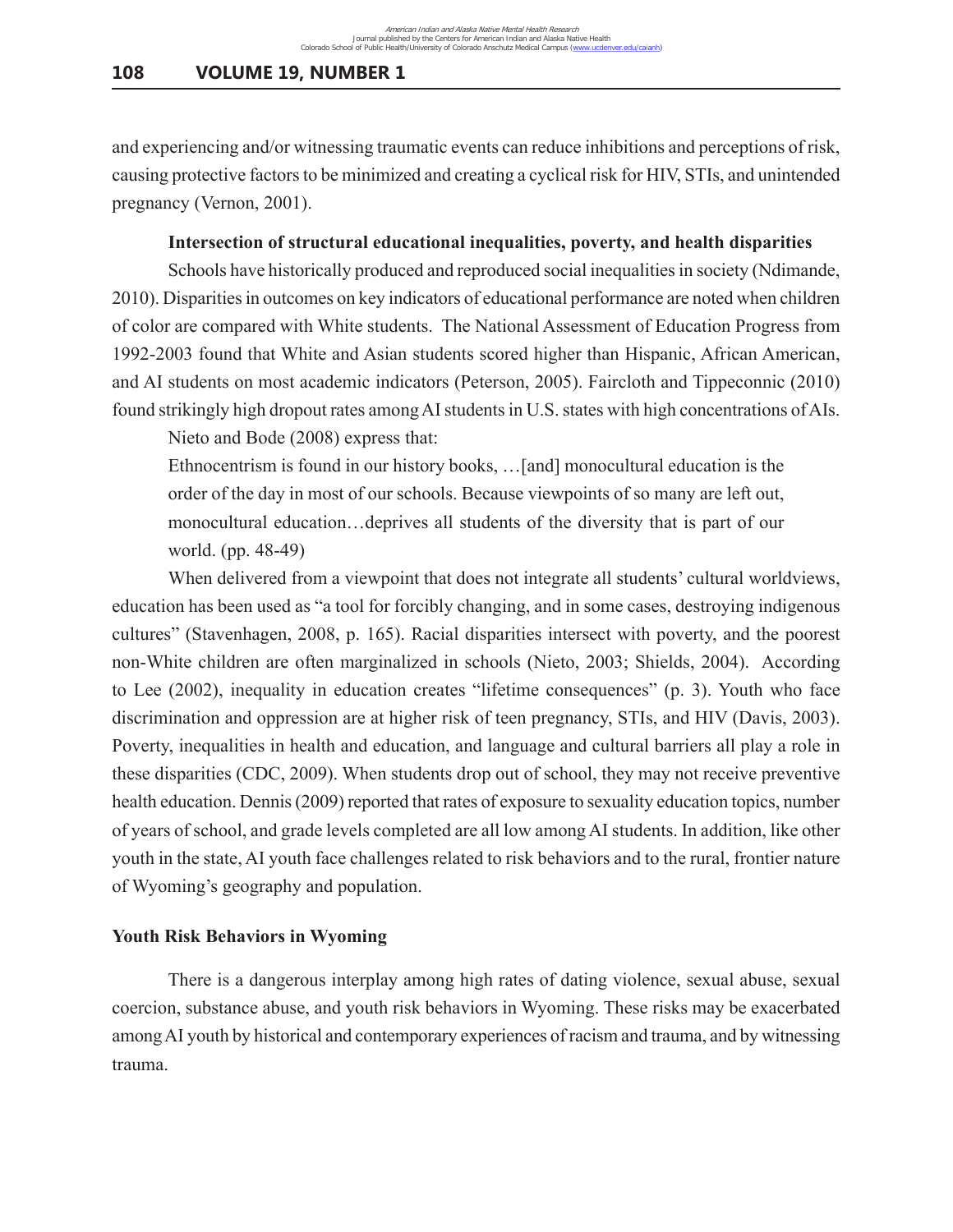### **Trauma, Violence, and Sexual Coercion among Wyoming Youth**

A major portion of the Wind River Indian Reservation is located in Fremont County, Wyoming. The average teen birth rate in Fremont County is 74.5 per 1,000 teen girls, the highest in the state (Kids Count, 2007). Mylant and Mann (2008) found strong correlations among teen pregnancy, intimate partner violence, and substance abuse rates among teen mothers, and Wyoming has the second highest percentage in the nation of high school students responding "yes" to the question: "Have you ever been physically forced to have sexual intercourse when you did not want to?" (CDC, 2010). The Wyoming Youth Risk Behavior Survey indicates high rates of dating violence among Wyoming youth. In 2011, 14.2% of Wyoming high school students reported having been hit, slapped, or physically hurt on purpose by their boyfriend or girlfriend during the past 12 months, up from 7.9% in 2003 (Hill, 2011).

### **Substance Abuse among Wyoming Youth**

In 2011, 47.9% of Wyoming high school students reported they had engaged in intercourse, and 26.7% of those reported substance use before their last intercourse (Hill, 2011). The 2006 National Survey of Drug Use and Health Report found that rates of methamphetamine use among youth ages 12 to 17 years were highest in the rural states of South Dakota, Montana, North Dakota, and Wyoming (Office of Applied Studies, 2006). Further, AIs experience the highest rates of methamphetamine abuse among all ethnicities, creating negative ripple effects throughout communities (Partnership for a Drug-Free America, 2009).

## **Rural Frontier Challenges**

In rural areas in the U.S., HIV prevention programs lag behind those in urban areas due to stigma associated with HIV and high-risk groups; geographic isolation that hinders access to preventive, medical, and social services; and overall low HIV rates (Williams, Bowen, & Horvath, 2005). These challenges are indeed present in Wyoming.

#### **Isolation and Related Access Challenges**

Wyoming's frontier (5.8 persons/square mile) population of 536,626 is spread over 97,100 square miles (U.S. Census Bureau, 2010). The lack of services within rural communities means driving long distances to reach assistance, which is sometimes completely inaccessible due to harsh weather and rugged terrain. Services that are not community based often are not specifically tailored to a community's unique population (Castaneda, 2005)––an especially important consideration when working with AI populations, who have experienced pervasive trauma when ethnocentric values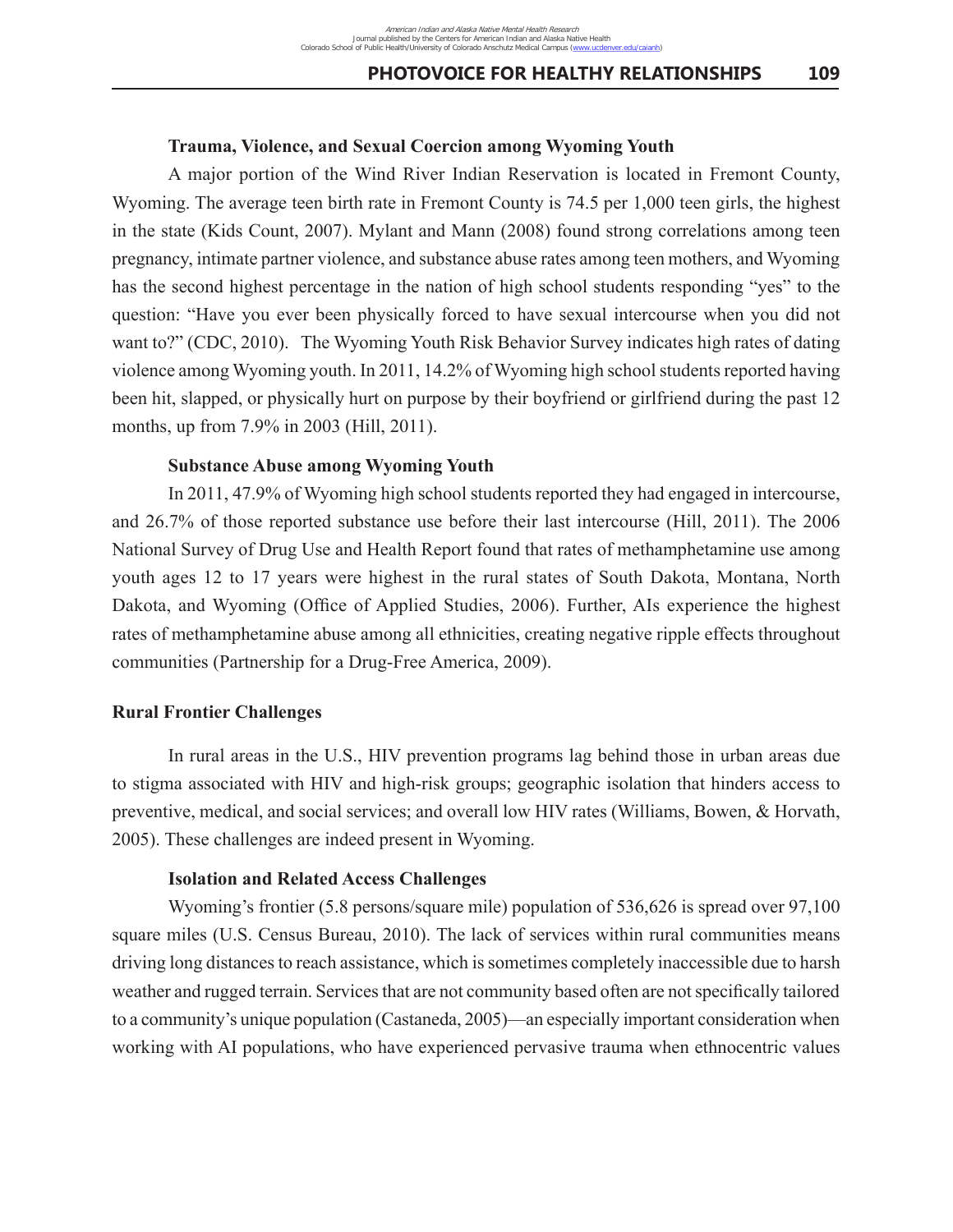were imposed upon them. Further, for AI populations, access issues are compounded by poverty. According to Lowe (2008), 31.6% of the AI population in the U.S. lives below the poverty level, and "poverty is associated with poor access to primary and preventive health care and services" (p. 231).

#### **Stigma**

According to the Center for AIDS Prevention Studies (2006), a powerful stigma is associated with homosexuality and HIV/AIDS in many rural areas; as a result, young gay men feel forced to hide their homosexuality and to travel to urban areas or turn to the Internet to seek partners, thus increasing their risk of becoming infected with HIV. Meanwhile, only 22% of all Wyoming high schools provide support in the form of Gay Straight Alliances (Wyoming Department of Education, 2010).

### **AMPLIFYING COMMUNITY AND YOUTH VOICES TO SET DIRECTIONS**

### Cross (2003) states:

We must reframe our professional thinking about culture, and we must move from thinking of diversity as a problem to solve to seeing culture as one of our greatest assets for healing and mental wellness… I challenge you to tap into the richness of culture as a resource and to meet people where they are most closely engaged in meeting their needs. I also challenge you to help our children find the strengths, positive emotions, and mental wellness that are part of every culture. (p. 359)

Ethnocentrism in educational, health, and social service settings results in services that are incongruent with non-dominant cultural values and ways of being. Too often, solutions are placed onto people, especially youth, without inviting them to share their voices and work collaboratively toward solutions. Literature highlights the importance of building individual, community, and societal relationships in order to partner with youth and communities to foster social change (Cross, 2003; Duncan-Anrade, 2009; Freire, 1970; Shields, 2004; Sleeter & Grant, 2009). With this in mind, the Wyoming Health Council consistently invites young people to be leaders in setting directions for disease prevention and health promotion in their own communities as part of various social justiceoriented PAR projects. Indeed, according to the Commission on Social Determinants of Health (2008), "political empowerment for health and health equity requires strengthening the fairness by which all groups in a society are included or represented in decision-making about how society operates, particularly in relation to its effect on health and health equity" (p. 158).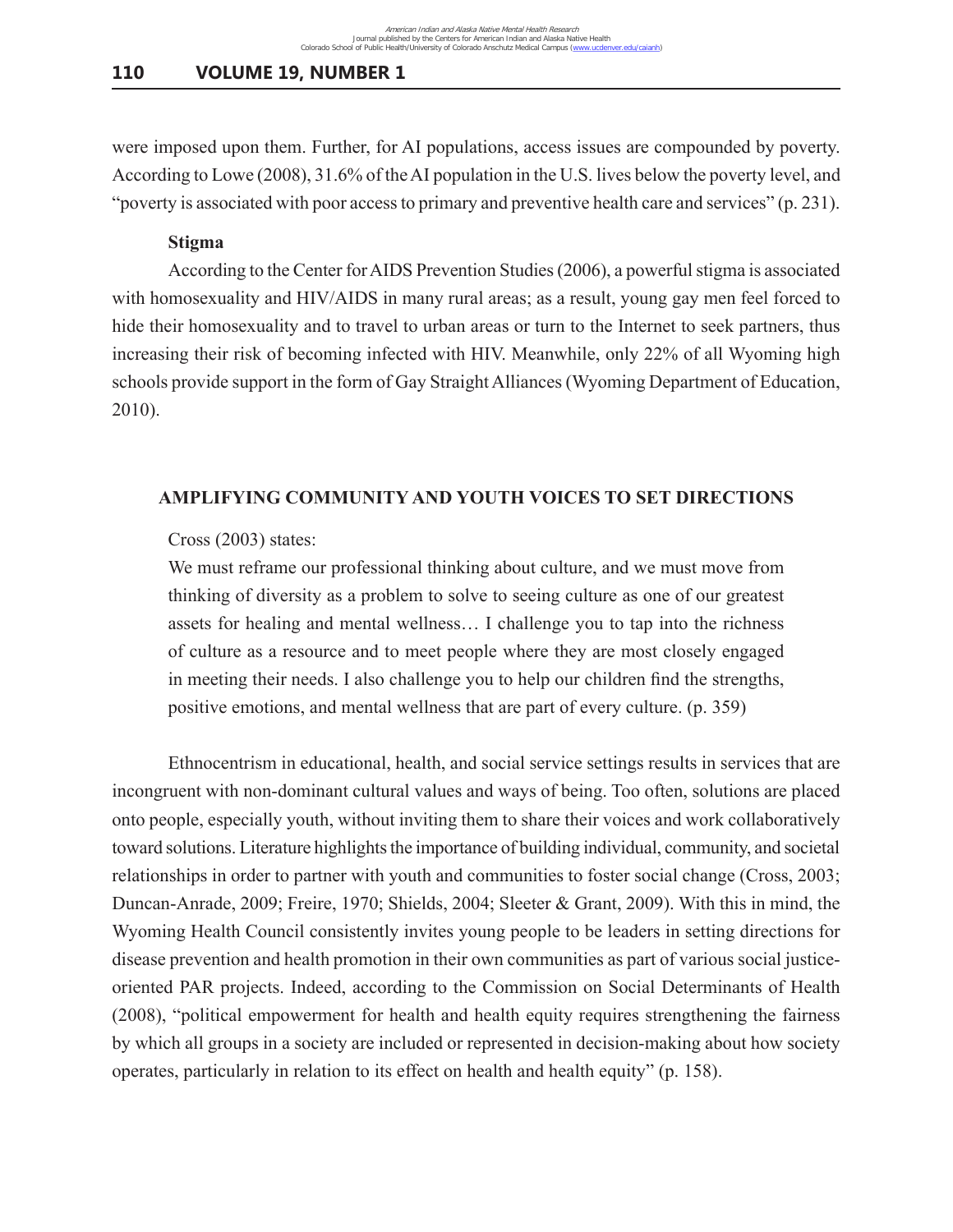In 2009, the Wyoming Health Council engaged in dialogues with young people about sexuality education with funding from a Department of Health and Human Services Title X Family Planning Adolescent Expansion Grant. Focus/dialogue groups with AI college students brought vital, lively, optimistic, and humorous perspectives to the work. Participants reported that it had been rare in their adolescent years for an adult to have spoken with them about reproductive health, and most said they learned about sexuality and relationships from TV, movies, the Internet, and friends (Markus, 2010b). Participants felt that it would be valuable for parents, teachers, and other adults in the community to have tools to provide relationship guidance to children from an early age; they also noted that peer education was a powerful tool (Markus, 2010a). The group enthusiastically offered to do the educating, thus planting the seeds for the Photovoice project.

### **METHODOLOGY**

The Wind River UNITY Photovoice for Healthy Relationships project was approved by the Institutional Review Board (IRB) at the University of Wyoming. The phases of the project were the creation of the Photovoice stories, analysis of the stories along the four phases of Bell's (2010) model of *Storytelling for Social Justice*, and facilitation of a community strategizing session with participant co-researchers to develop plans for sharing the project for disease prevention, health promotion, and social change.

#### **Participant Co-researchers**

The participating co-researchers were three female and three male 18- to 19-year-old AI members and the advisor of the Wind River UNITY youth council. Information about the project was given to the advisor of the UNITY group, who shared information with all UNITY members. Those interested in participating notified the advisor, who referred the potential participants to the project.

#### **Creating the Wind River UNITY Photovoice Stories**

The creation of the Wind River UNITY Photovoice for Healthy Relationships project stories took place over 3 consecutive days on the Wind River Indian Reservation in Wyoming, during the Summer of 2010. On Day 1, participants each made an informed decision about participating in the project by completing an IRB-approved consent form. Next, they engaged in education and discussion about preventing HIV, STIs, and unintended pregnancy, as well as the role of healthy relationships in prevention.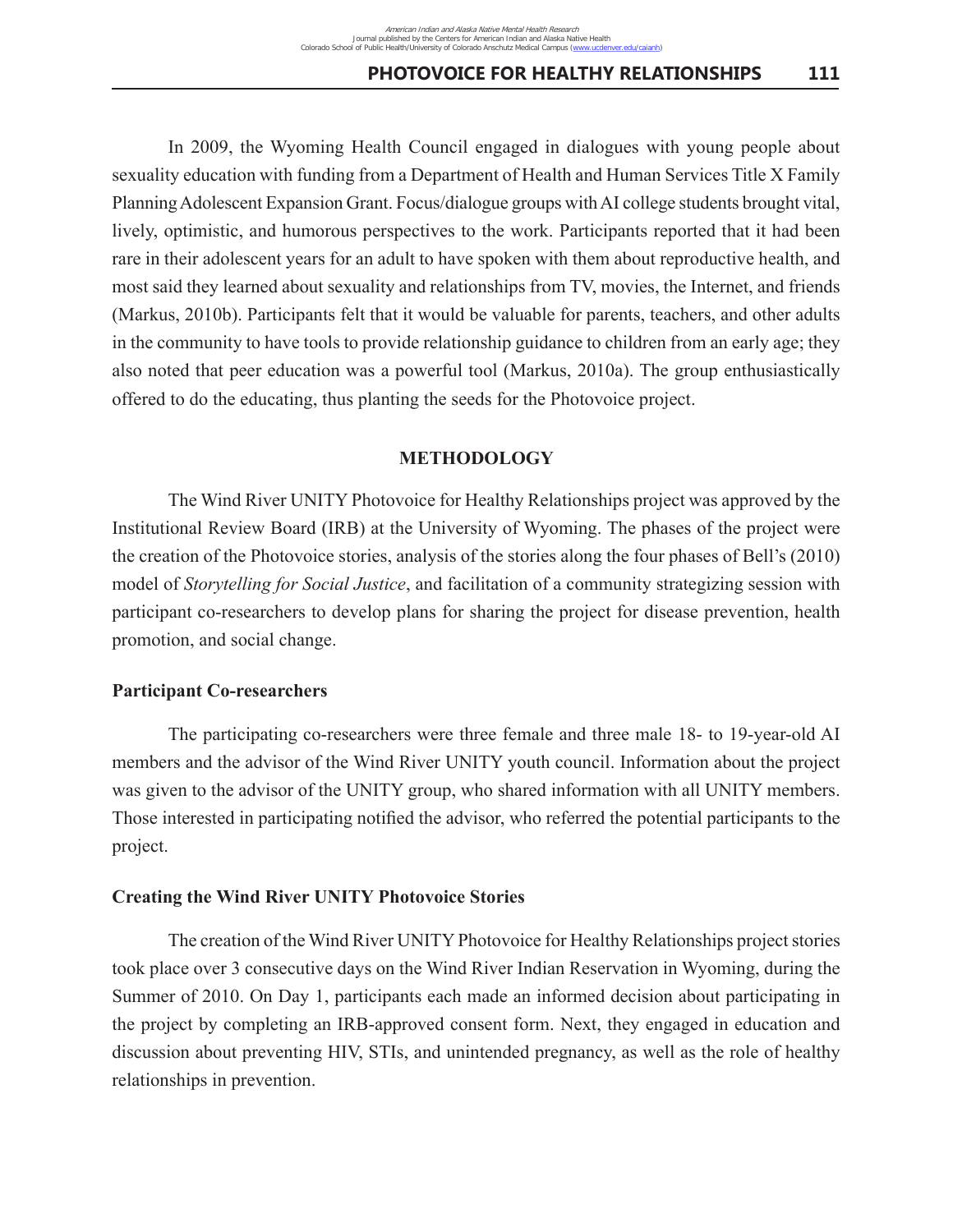Next, participants learned about Photovoice as a storytelling approach to social activism and a way to amplify their own voices. Definitions of Critical Race Theory, master narratives, and counter narratives were explored and discussed. Digital cameras were purchased prior to the project for the participants' use. Participants learned the basics of photography and experimented with moving in closer to objects and taking pictures from a distance, and began to think about using symbolism to depict a story (Becker, Lambert, Roberts, Bishop, & Covello, n.d.).

Participants completed the "All of Me" drawing (Becker et al., n.d.) to explore master and counter narratives about their group. Each participant drew an outline depicting him- or herself on large paper. On the outside of the line they wrote or drew assumptions and stereotypes people have about them. On the inside of the line, they wrote and drew their strengths, skills, and abilities; things they want others to know about them; and their hopes, dreams, and goals.

Next, participants explored what messages they hoped to share and with whom, using the CDC's (2004; 2011) socioecological model. In the Photovoice project, the model provided a way for the participants to think about their project in terms of its potential to empower them as individuals, to help them develop and sustain healthy relationships, and, in turn, to advocate for themselves in their communities, institutions, and even in society at large. In facilitated discussion, the participants noted, for each layer of the model, who and what supports and presents challenges to their building and maintaining healthy relationships, and considered master narratives that perpetuate challenges as well as possible counter narratives that could be shared through Photovoice.

On Day 2, participants spent time on their own or in pairs or groups shooting their photos. They were again asked to consider what a healthy relationship means to them, who/what supports and/or presents challenges to them in building and maintaining healthy relationships, and what they need in order to build and maintain healthy relationships. Day 3 entailed a group process in which the participants brought their photos back to the group, added narratives, and put them into a PowerPoint presentation.

#### **RESULTS**

The Wind River UNITY photo narratives tell a collective story of enduring wisdom and strength of AI cultures, shining through and living on in each of the participants and their stories, as shown in Figures 2-4 (at the end of the article). The Photovoice project was developed for five purposes that follow the layers of the socioecological model as follows:

1) *Individual*: to empower the participants with increased knowledge of the role of healthy relationships in preventing HIV, STIs, unintended pregnancy, and interrelated risks;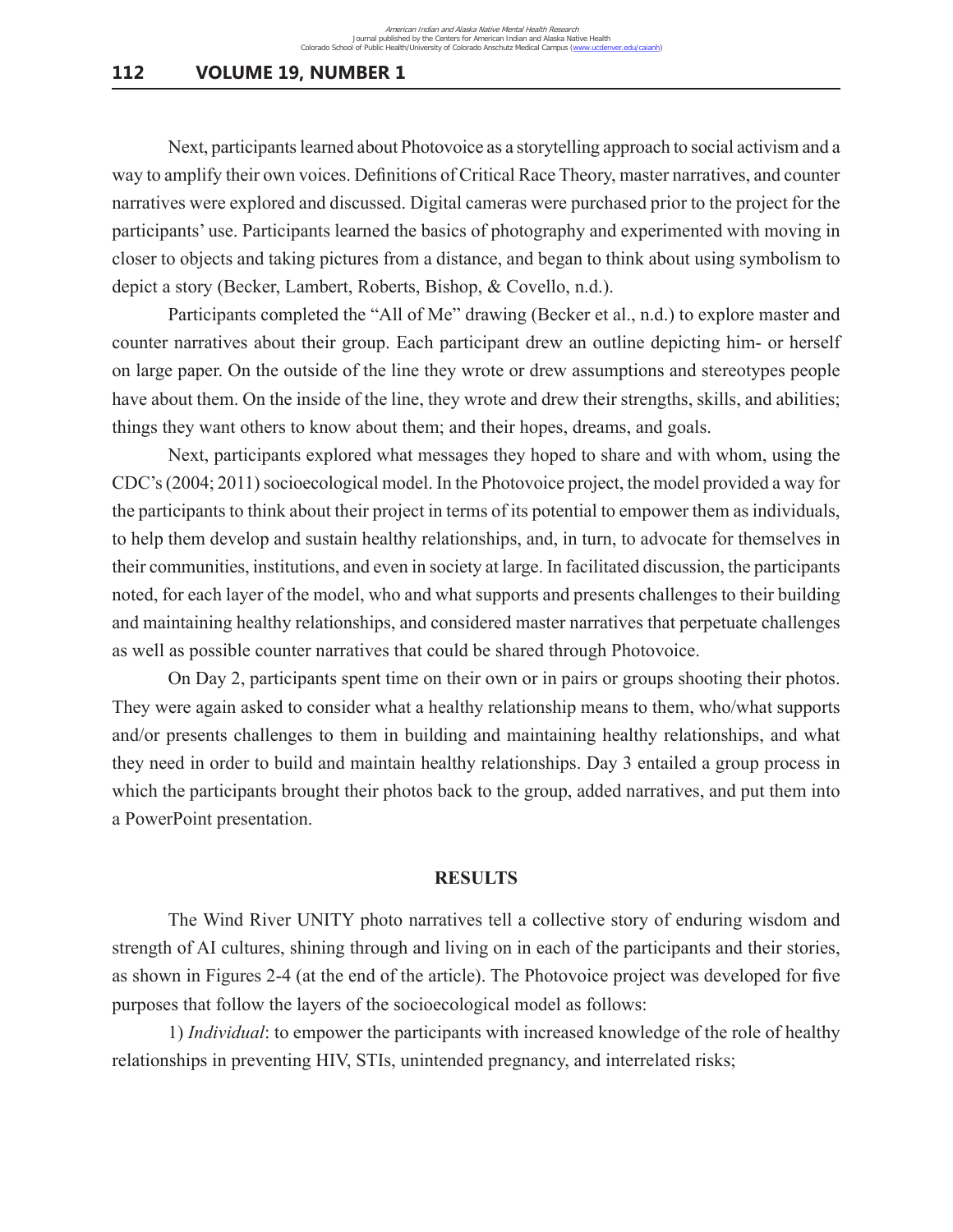2) *Individual and Relationships*: to empower the participants to explore and identify what a healthy relationship means to them, and how they are both supported and challenged in developing and maintaining healthy relationships;

3) *Individual, Relationships, and Community*: to use the finished Photovoice project to engage in peer education about the role of healthy relationships and cultural heritage in preventing HIV, STIs, unintended pregnancy, and related risks;

4) *Individual, Relationships, Community, and Institutional*: to educate community members, educators, and health and social service professionals about how young AI people view healthy relationships and the culturally responsive ways adults can support them in developing and sustaining healthy relationships; and

5) *Individual, Relationships, Community, Institutional, and Societal*: to empower the participants to advocate for social justice to reduce ethnocentrism that may be related to disparities in health and educational outcomes of marginalized populations.

### **Analysis of the Photovoice Project**

Four months after the photo stories were created, the group reconvened to participate as co-researchers in analysis. Each participant's photo story, consisting of three to five photos, was viewed via PowerPoint, and the participant was invited to talk about his or her story in terms of what messages it portrayed about healthy relationships, as well as any master narratives it countered. Other group members were then invited, with the photographer's permission, to share what meanings they connected with the photo story.

Bell's (2010) model, with its theoretical underpinnings in CRT, engages people in creative storytelling for social justice within four types of narratives. The themes that emerged from the Wind River UNITY Photovoice for Healthy Relationships project naturally fit into this schema due to the group process and the CRT focus on master and counter narratives, as follows:

1) *Stock narratives*: The participants talked about stock narratives that view AI cultures as having substance abuse problems and high rates of teen pregnancy, and that view the two Tribes of the Wind River Reservation as enemies. As one participant highlighted in the analysis session:

I think there is a belief that the Northern Arapaho and Eastern Shoshone tribes of the Wind River Reservation are 'warring tribes' and that we can't get along. But UNITY is made up of young people from both tribes. Some of us have one parent from each tribe. We all support each other and we are like brothers and sisters, all one family. We are peaceful. When I'm by myself and I see another UNITY member,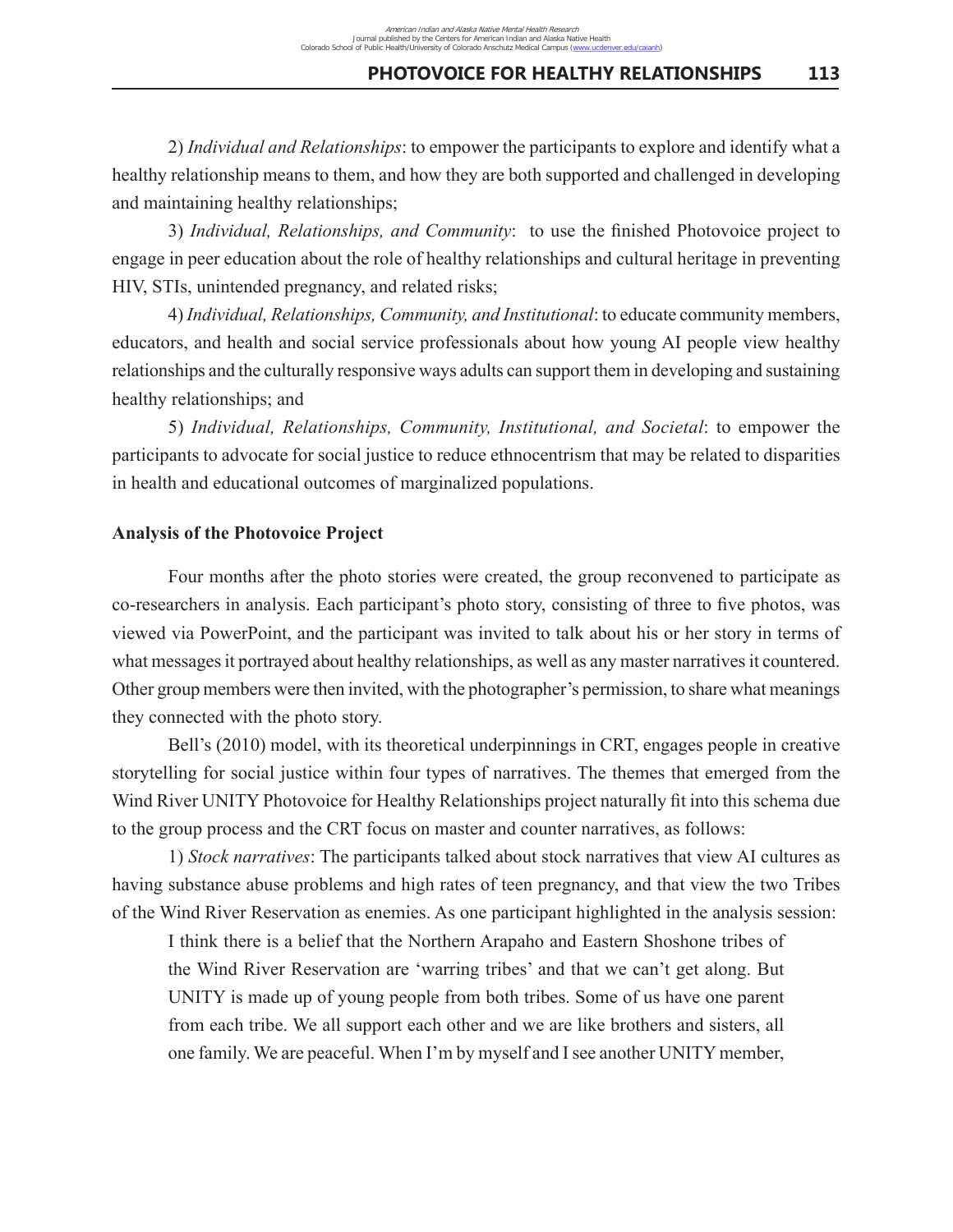I feel so good inside––so connected to that person––I know we are all here for each other. I think that's what UNITY means. (UNITY Photovoice participant, personal communication, December 30, 2010)

2) *Concealed narratives*: The Photovoice participants expressed that they rely on storytelling from their elders and multicultural educational opportunities to learn about AI and Tribal history that has been hidden by stock narratives. Knowledge of these stories strengthens their cultural identity and self-esteem. They expressed that the more they learn, the more they are determined to survive. One participant expressed,

People think we are incapable. That we are incapable of taking care of ourselves and each other. They think on the rez we are surrounded by negative stuff. They don't even know how the government played a role in the alcoholism of our people. But we are keeping a strong spirit. A lot of us young people live a drug- and alcohol-free life because we know how those things have hurt our people over the years. It has been another way to try to do away with us. But we are still here! We keep a strong spirit and we take care of each other. The powwow helps us come together and celebrate. We are still here. We keep a strong spirit and we tell each other, "You can do it." (UNITY Photovoice participant, personal communication, December 30, 2010)

And with regard to teen parenting, another expressed,

We do have teen pregnancy among our youth. But this isn't about that. To me, this shows something else about healthy relationships in our culture. This shows responsibility, priorities, family. Our key is to honor the children and protect them. Even at a young age, the decision of having a child is sacred and a child is a sacred gift. Her child will be in her heart always. This shows the importance of supporting her as she is a mother to this sacred child. They are our responsibility too. We all have to support her and be her family. Even if she is so young––she needs our respect even more for the decision she has made to be the most important person, a mother. We have respect for our moms. Moms are honored. Their priority is teaching their children respect so we must be respectful of mothers. It all goes full circle. (UNITY Photovoice participant, personal communication, December 30, 2011)

And:

The circle is very important. Some people just see a teen mom and they are not respectful of her. And people think a powwow is just a powwow. But these things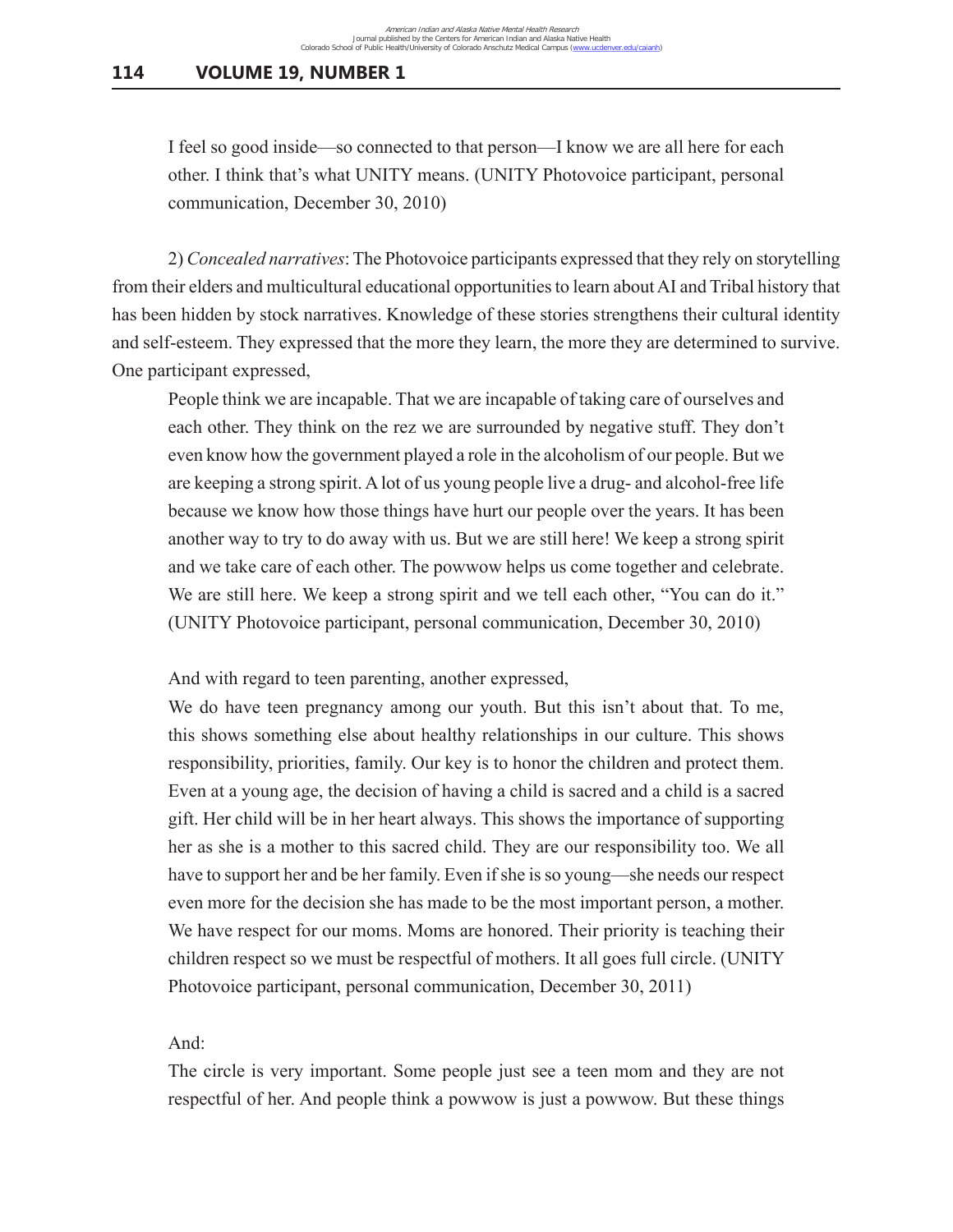are so important in healthy relationships. When you're around that drum you just can't use drugs or alcohol. Those songs mean so much. They mean we are all one with Mother Earth. When you are hearing the heartbeat of Mother Earth, you just can't think about being disrespectful to yourself or anyone or anything else. Even the animals. The drum is made from deer and elk. It shows respect to that animal. Respect to all Native tribes. We are all one. There is no division. That is why the circle is so important. (UNITY Photovoice participant, personal communication, December 30, 2011)

3) *Stories of resistance*: Through the Photovoice project, the co-researchers expressed that their heroes and sheroes support them in building and maintaining healthy relationships. Historical chiefs, sub-chiefs, current Tribal leaders, youth council advisors, ancestors, parents, elders, siblings, and peers are all a part of one connected family upon whom they rely for strength and wisdom for engaging in healthy relationships. Drumming, singing, and dancing at powwows; listening to the stories of their elders and Tribal leaders; learning their native language; and sharing this knowledge with others are all ways to perpetuate stories of resistance. For example, one participant stated:

There's a wealth of knowledge from our elders and chiefs. We carry their spirits within and we honor their struggles and their pride. A way to do this is through teaching our children––they are our first priority. We can all carry the legacy by sharing their wisdom with our children. Their pride, their wisdom—hold it in your heart—we are descendents of Chief Washakie-and his leadership is always within us. It's not about bragging rights to say we're Indians––it is about honor and pride and carrying their legacy on. We come from great people. (UNITY Photovoice participant, personal communication, December 30, 2011)

### And:

And that circle at the powwow is also very important and has meaning about our youth. The ones who are in the circle––drumming, singing, dancing––they are in a safe place with a community around them. They are sacred. We want all of our children to be in that circle. The farther you are from that circle, the more you are subject to those stereotypes of drugs and alcohol and other risks. We want to bring our children and our youth into that circle. So UNITY and powwows are a way to bring them back into the circle. We are setting an example and when people see that, and they feel it, they also want to be in that circle, be a part of the family. (UNITY Photovoice participant, personal communication, December 30, 2011)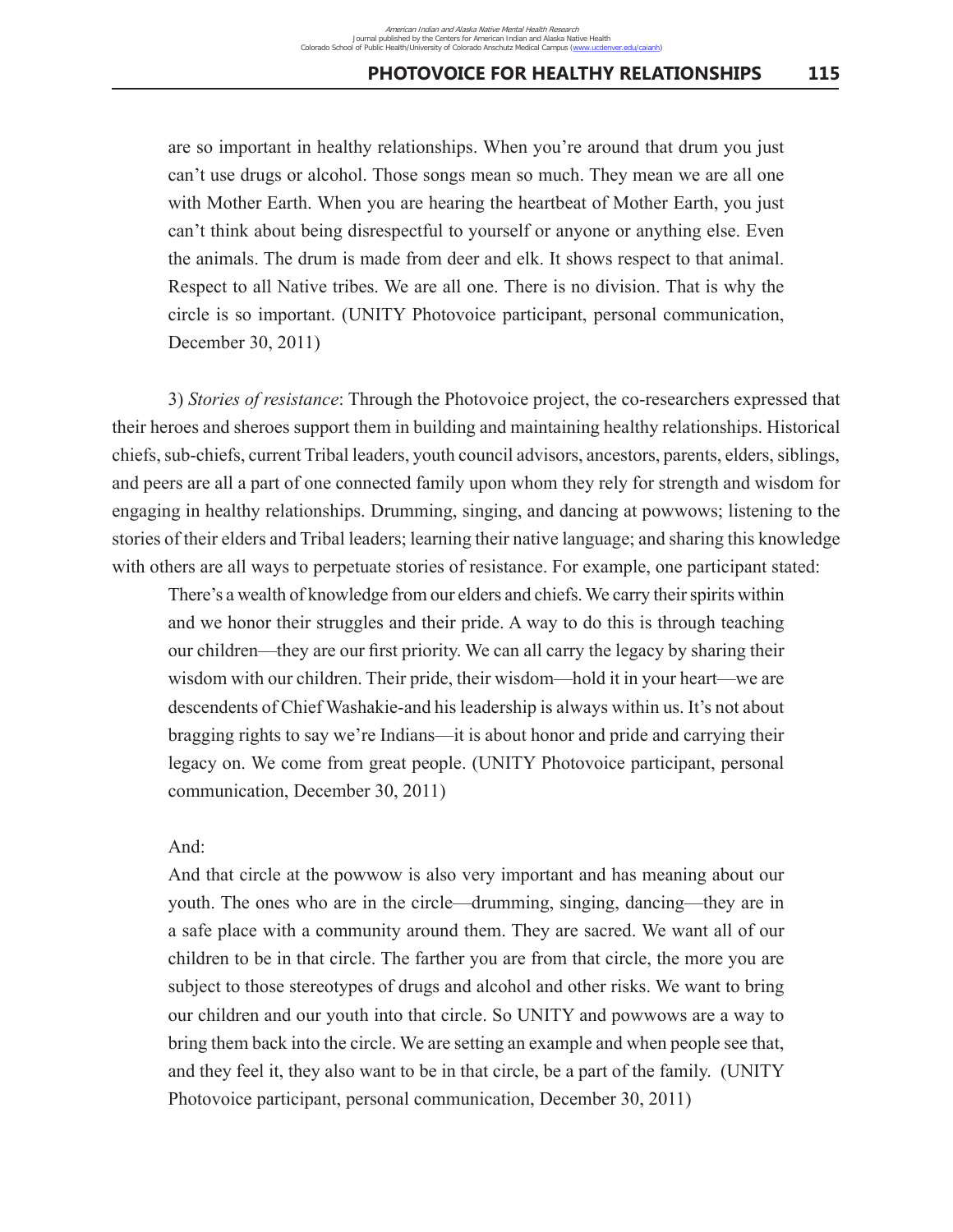4) *Emergent/transformative narratives*: The Photovoice project allowed a powerful story of transformation to emerge for the young co-researchers, especially with regard to hope for healing from historical trauma. The enduring strength and wisdom of AI cultures is expressed by the natural emergence of Indigenous culture in every participant's photo story, and by the words of one of the participants:

Lots of us young people are trying to be fluent speakers of our language. Whenever you speak your own language it brings pride. I want to be able to say I'm a fluent speaker. In boarding school days we died if we spoke our language. We are still here. We are still here! And there's the importance of knowing who we are—we learn our language, follow dances, learn songs, follow prayers. When you pray in your own language it makes our whole world brighter. If we could all be free to pray in our own languages, it could be so powerful and peaceful. (UNITY Photovoice participant, personal communication, December 30, 2011)

## **Sharing of the Wind River UNITY Photovoice for Healthy Relationships Project**

In April, 2011, the Wind River UNITY Photovoice for Healthy Relationships project was presented at the University of Wyoming's 15th Annual Shepard Symposium on Social Justice. In the late summer of 2011, the Wind River UNITY Photovoice for Healthy Relationships Art Reception and Community Conversation was held at the Intertribal Center at Central Wyoming College in Riverton, Wyoming. Community members and leaders of the Wind River Indian Reservation and Fremont County, including parents, grandparents, Tribal leaders, college counselors, teachers, youth, and community mental health providers attended this event, which entailed an art exhibition featuring the Photovoice project. A community dialogue followed the art reception, during which audience members discussed their reactions to the display and, in turn, discussed community strategies for next steps in addressing HIV, STIs, unintended pregnancy, and related youth risks.

Strategies developed by the community and the Photovoice co-researchers involved identifying additional community events and group meetings at which to present the project, as well as clarifying a key take-away message of the project. The overall message they identified is that it is vitally important to integrate AI values and historical and contemporary cultural wisdom in a culturally congruent manner when providing sexuality education to young AI populations. Indeed, the Photovoice project and its analysis highlight that AI youth draw heavily on their cultural heritage for wisdom and support in building and sustaining healthy relationships. Having strong adult AI role models who promote this wisdom, in turn, has empowered the Wind River UNITY Photovoice co-researchers to become positive role models for their younger peers.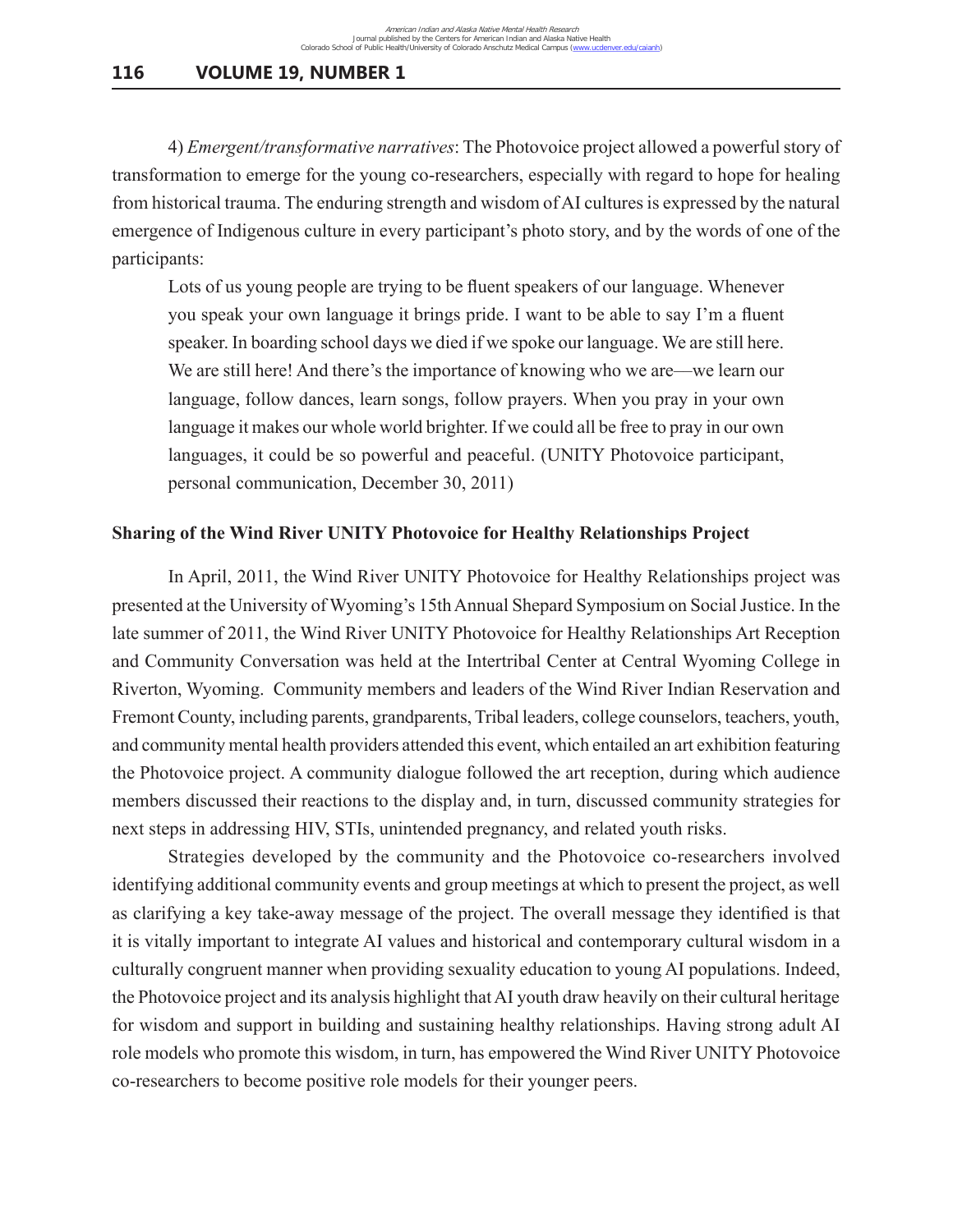As a result of this initial strategizing session, the Photovoice project was presented at the 2nd Annual Native American Education Conference on the Wind River Reservation in October, 2011, in which UNITY shared with educators the importance of honoring and supporting cultural heritage as an integral part of education for AI youth. Planning is currently underway for the Wind River UNITY Photovoice co-researchers to provide presentations on healthy relationships in community schools in a peer education format that will provide education and support for younger AI children with a focus on strengthening and supporting the wisdom of AI cultural heritage.

### **DISCUSSION**

This project highlights several important themes to consider for working with AI populations in HIV, STI and unintended pregnancy prevention and education. The lessons that we learned from this project are:

- **Invite the voices of youth**: This project highlights the vital importance of integrating the wisdom and strength of young people in setting directions for and implementing HIV, STI, and unintended pregnancy prevention programs among rural frontier AI communities. Inviting the leadership of young people brought a fresh, optimistic, healing perspective to the work. Providing a venue for the young people to share their views in a safe environment allowed for powerful messages to emerge.
- **• Provide opportunities for nonverbal creative expression**: Photovoice fits well within AI cultures, as storytelling is a powerful key to cultural survival. The intergenerational stories that are passed on "are not fairy tales or entertaining stories for children—they are lived values that form the basis for Indigenous governance and regeneration. Experiential knowledge and living histories…comprise part of the core teachings that Indigenous families transmit to future generations" (Corntassel, Chaw-win-is, & T'lakwadzi, 2009, p. 137). The visual stories that are told through Photovoice are also a strong fit for facilitating communication among AI youth, caregivers, and elders, as they allow stories to be told without verbally speaking the message. For disenfranchised populations whose voices and language have historically been oppressed and denied, Photovoice can send a powerful visual message.
- **• Integrate cultural heritage into the fabric of the work**: Reactions to the Wind River UNITY Photovoice stories tend to be powerful and emotional. An unintended emergent theme of the Wind River UNITY project is that of hope for healing from historical trauma and grief. Community members shared that the display brings them hope and a sense of pride that their ancestors, cultural values, and wisdom about healthy relationships (e.g., respect, peace and harmony) live on in their young people. This finding emphasizes how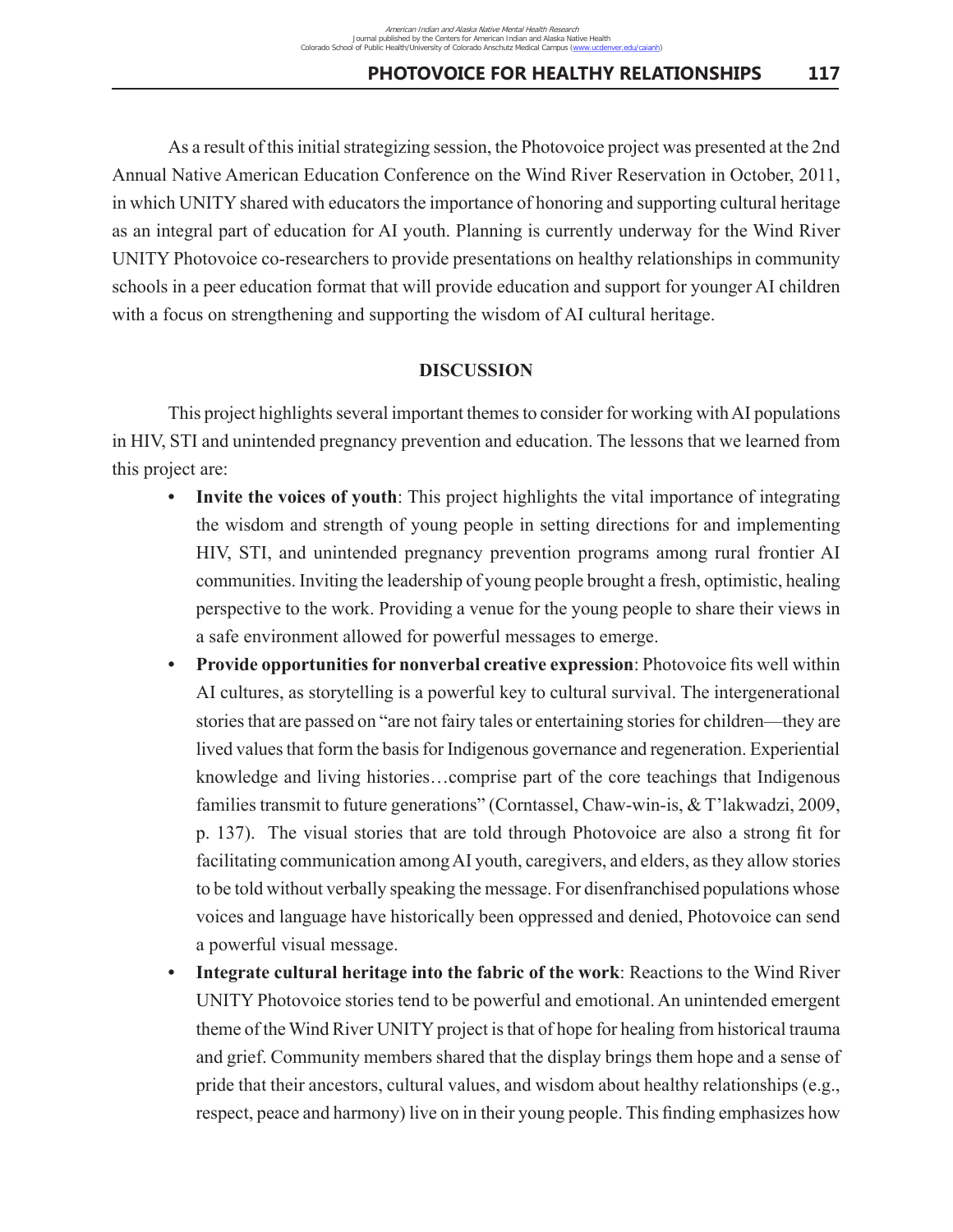reducing health disparities may be possible through culturally responsive empowerment and a focus on positive social determinants of health (e.g., cultural heritage) in health promotion and prevention activities. A key pathway to healing, and, potentially, improved health and educational outcomes is the message that the wisdom and strength of AI cultures lives on in the young people. The co-researchers believe this is an important message to maintain within themselves for empowerment and to share with others with whom they have relationships, as well as with community members, educators, and policy makers, through all layers of the socioecological model.

**• Continue to learn**. Future research is needed to determine the efficacy of prevention and education efforts that are based on Photovoice projects, especially in the realms of reducing rates of HIV, STIs, and unintended pregnancy, as well as disparities in health and educational outcomes of marginalized populations. Likewise, more research is needed to learn about the effectiveness of Photovoice projects in bringing attention to social determinants of health, countering master narratives, increasing cultural competency in education and prevention of HIV/STIs and unintended pregnancy, and, in turn, reducing health disparities. Finally, research is needed to examine the benefits of Photovoice projects with additional populations and additional social determinants of health. Reator and Fremont County, research to helded to examine the behems of Frotovoice



**Figure 2 Wind River UNITY Photovoice for Healthy Relationships - Example 1**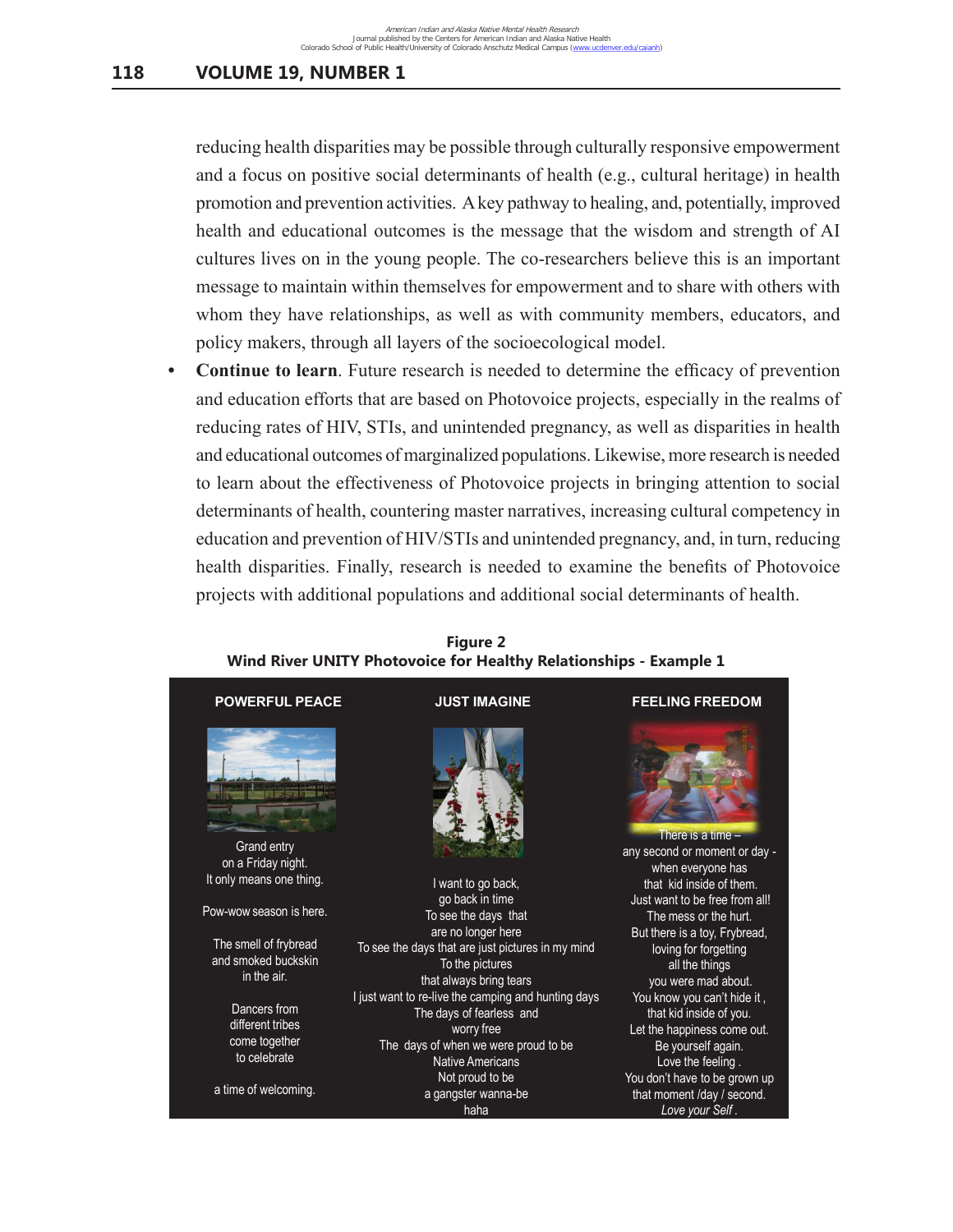Running head: PHOTOVOICE FOR HEALTHY RELATIONSHIPS 14



**Figure 3 Wind River Unity Photovoice for Healthy Relationships - Example 2**  $\frac{1}{2}$  Figure 3

#### **Figure 4 Wind River Unity Photovoice for Healthy Relationships - Example 3** *Figure 3.* Wind River UNITY Photovoice for Healthy Relationships. *Figure 3.* Wind River UNITY Photovoice for Healthy Relationships.



Eastern Shoshone Tribe, Lead his people to victory when he won the Warm Valley from the United States government. They told him that he and his people could choose wherever they wanted to live, choose wanted to live and Washakie chose the Warm Valley. Now , the Eastern Shoshone people share the Wind River Reservation with the Northern Arapaho Tribe. If Washakie were alive today, he would have wanted his people to have good relations with their neighbors, the Arapaho. Washakie, Chief of the

the Arapaho.

**HIS SUB-CHIEFS CHIEF WASHAKIE AND**



the wisdom and advice of elders and leaders. Our Chiefs are looking down upon us every day. Healthy Relationships include people following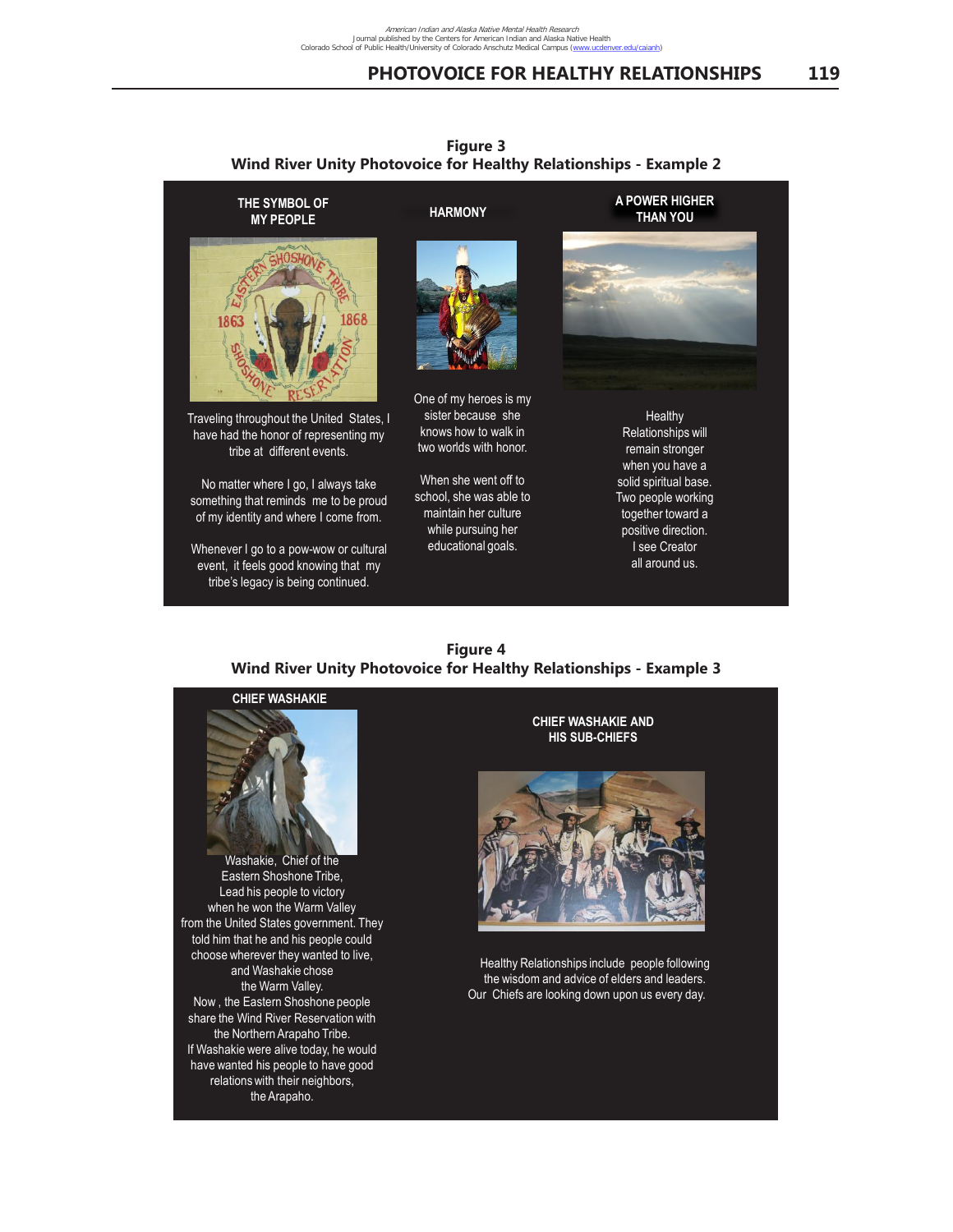Susan F. Markus, MS, LPC Wyoming Health Council 416 West 24th Street Cheyenne, WY 82001 E-mail: smarkus@uwyo.edu Phone: 307/632-3640

#### **REFERENCES**

- Becker, K., Lambert, S., Roberts, K., Bishop, M., & Covello, K. (n.d.). *Photovoice: Teaching advocacy and social justice through the lens*. Retrieved from http://www.uwyo.edu/profstudies/\_ files/doc/ACES.Handout.Photovoice.pdf
- Bell, L.A. (2010). *Storytelling for social justice: Connecting narrative and the arts in anti-racist teaching (the Teaching/Learning Social Justice series)*. New York: Routledge.
- Burbules, N. C. & Perk, R. (1999). Critical thinking and critical pedagogy. In T. S. Popkewitz & L. Fendler (Eds.), *Critical theories in education* (pp. 45-66). New York: Routledge.
- Brave Heart, M. Y. H. (2003). The historical trauma response among Natives and its relationship with substance abuse: A Lakota illustration. *Journal of Psychoactive Drugs, 35*(1), 7-13. Retrieved from http://www.tandf.co.uk/journals/UJPD
- Brave Heart, M. Y. H. & DeBruyn, L. M. (1998). The American Indian holocaust: Healing historical unresolved grief. *American Indian and Alaska Native Mental Health Research, 8*(2), 60-82. doi: 10.5820/aian.0802.1998.60
- Castaneda, D. (2005). HIV/AIDS related services for women and the rural community context. *AIDS Care, 12*, 549-565. doi: 10.1080/095401200750003743
- Center for AIDS Prevention Studies (2006). *What are rural HIV prevention needs?* San Francisco, CA: Author. Retrieved from http://www.caps.ucsf.edu/pubs/FS/revrural.php.
- Centers for Disease Control and Prevention (CDC). (2009). *Health disparities and racial/ ethnic minority youth*. Atlanta, GA: Author. Retrieved from http://www.cdc.gov/Features/ HealthDisparities/
- CDC. (2006). Physical dating violence among high school students. *Morbidity and Mortality Weekly Report, 55*(19), 532-535. Retrieved from http://www.cdc.gov/mmwr/PDF/wk/mm5519. pdf#pagemode=bookmarks&page=4
- CDC. (2004). *Sexual violence prevention: Beginning the dialogue.* Atlanta, GA: Author. Retrieved from http://www.cdc.gov/violenceprevention/pdf/SVPrevention-a.pdf
- Corntassel, J., Chaw-win-is, & T'lakwadzi. (2009). Indigenous storytelling, truth-telling, and community approaches to reconciliation. *English Studies in Canada, 31*(5), 137-159. Retrieved from http://ejournals.library.ualberta.ca/index.php/ESC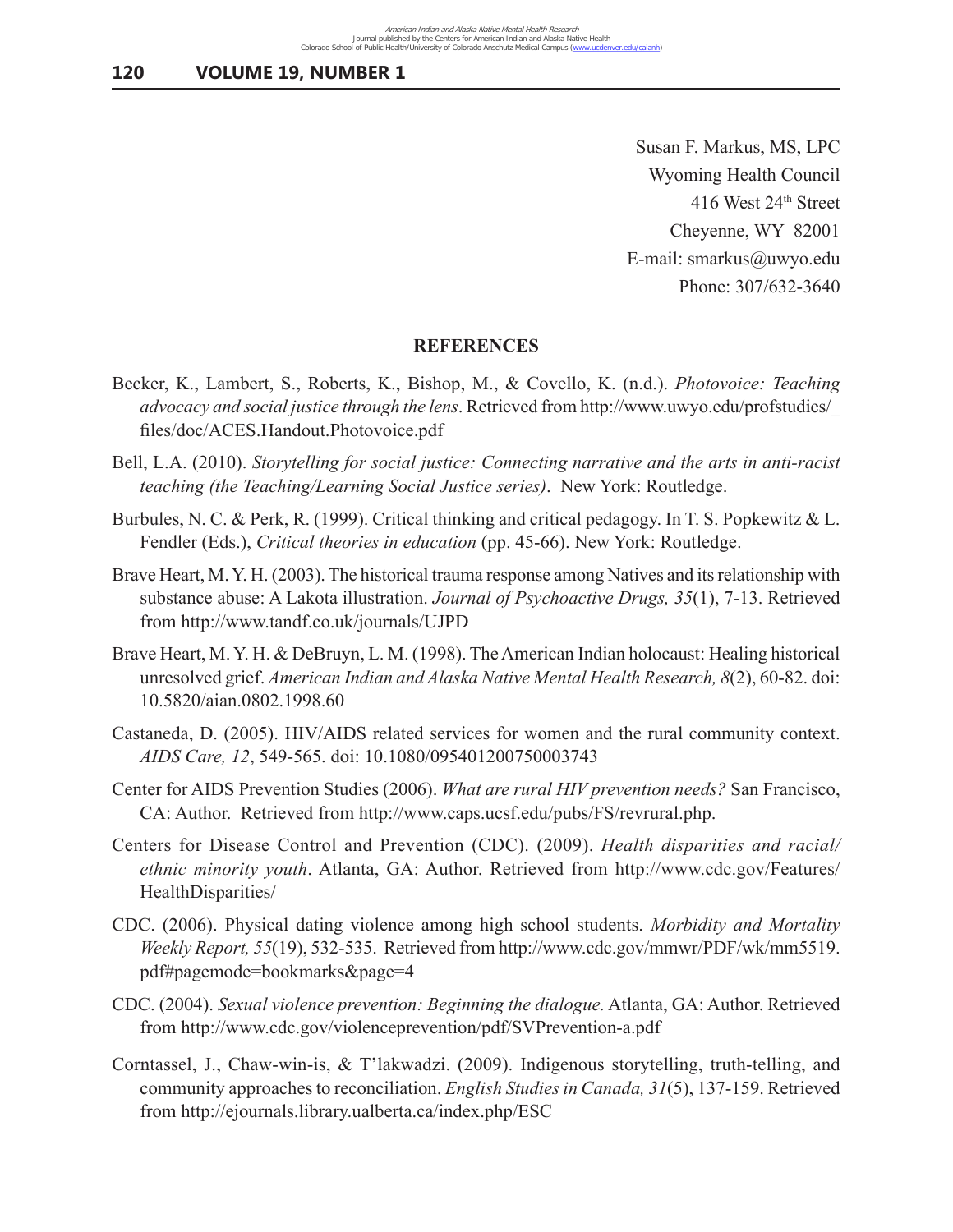- Cross, T. (2003). Culture as a resource in mental health. *Cultural Diversity and Ethnic Minority Psychology, 9*, 354-359. doi: 10.1037/1099-9809.9.4.354
- Davis, L. L. (2003). *Adolescent sexual health and the dynamics of oppression: A call for cultural competency. (Advocates for Youth Issues at a Glance)*. Washington, DC: Advocates for Youth. Retrieved from http://www.advocatesforyouth.org/storage/advfy/documents/oppression.pdf
- Decker, M. R., Silverman, J. G., & Raj, A. (2005). Dating violence and sexually transmitted disease/ HIV testing and diagnosis among adolescent females. *Pediatrics, 116*, 272-276. doi: 10.1542/ peds.2005-0194
- Dennis, M. K. (2009). Risk and protective factors for HIV/AIDS in Native Americans: Implications for preventive interventions. *Social Work, 54*(2), 145-155. Retrieved from http://www.naswpress. org/publications/journals/sw.html
- Duncan-Andrade, J. M. R. (2009). Note to educators: Hope required when growing roses in concrete. *Harvard Educational Review, 79*, 1-13. Retrieved from http://www.hepg.org/her/abstract/696
- Ellison, M. (2003). *Sexual Assault. OJP Fact Sheet*. St. Paul, MN: Office of Justice Programs, Minnesota Department of Public Safety. Retrieved from http://www.ojp.state.mn.us/cj/ publications/FS-2003-001\_Sexual\_%20Assault.pdf.
- Faircloth, S. C. & Tippeconnic, III, J. W. (2010). *The dropout/graduation rate crisis among American*  Indian and Alaska Native students: Failure to respond places the future of Native peoples at *risk*. Los Angeles, CA: The Civil Rights Project/Proyecto Derechos Civiles at UCLA. Retrieved from www.civilrightsproject.ucla.edu
- Kids Count. (2007). *Kids Count Data Center*. Baltimore, MD: Author. Retrieved from http:// datacenter.kidscount.org/data/bystate/stateprofile.aspx?state=WY&loc=7119
- Lee, J. (2002). Racial and ethnic achievement gap trends: Reversing the progress toward equity? *Educational Researcher, 31*(1), 3-12. doi:10.3102/0013189X031001003
- Lowe, J. (2008). A cultural approach to conducting HIV/AIDS and Hepatitis C virus education among Native American adolescents. *The Journal of School Nursing, 24*, 229-238. doi:10.1177/1059840508319866
- Markus, S. (2010a). *Final report: Community readiness for sexual violence prevention in Wyoming*. Cheyenne, WY: Wyoming Health Council.
- Markus, S. (2010b). *Focus groups for adolescent risk behavior prevention*. Cheyenne, WY: Wyoming Health Council.
- Mylant, M.L. & Mann, C. (2008). Current sexual trauma among high-risk teen mothers. *Journal of Child and Adolescent Psychiatric Nursing, 21*(3), 164-176. DOI: 10.1111/j.1744- 6171.2008.00148.x
- Ndimande, B. S. (2010). Critical theory as social justice pedagogy. In Chapel, T.K. & Hobbel, N. (Eds.), Social justice theory across the curriculum (pp. 89-103). New York: Routlege.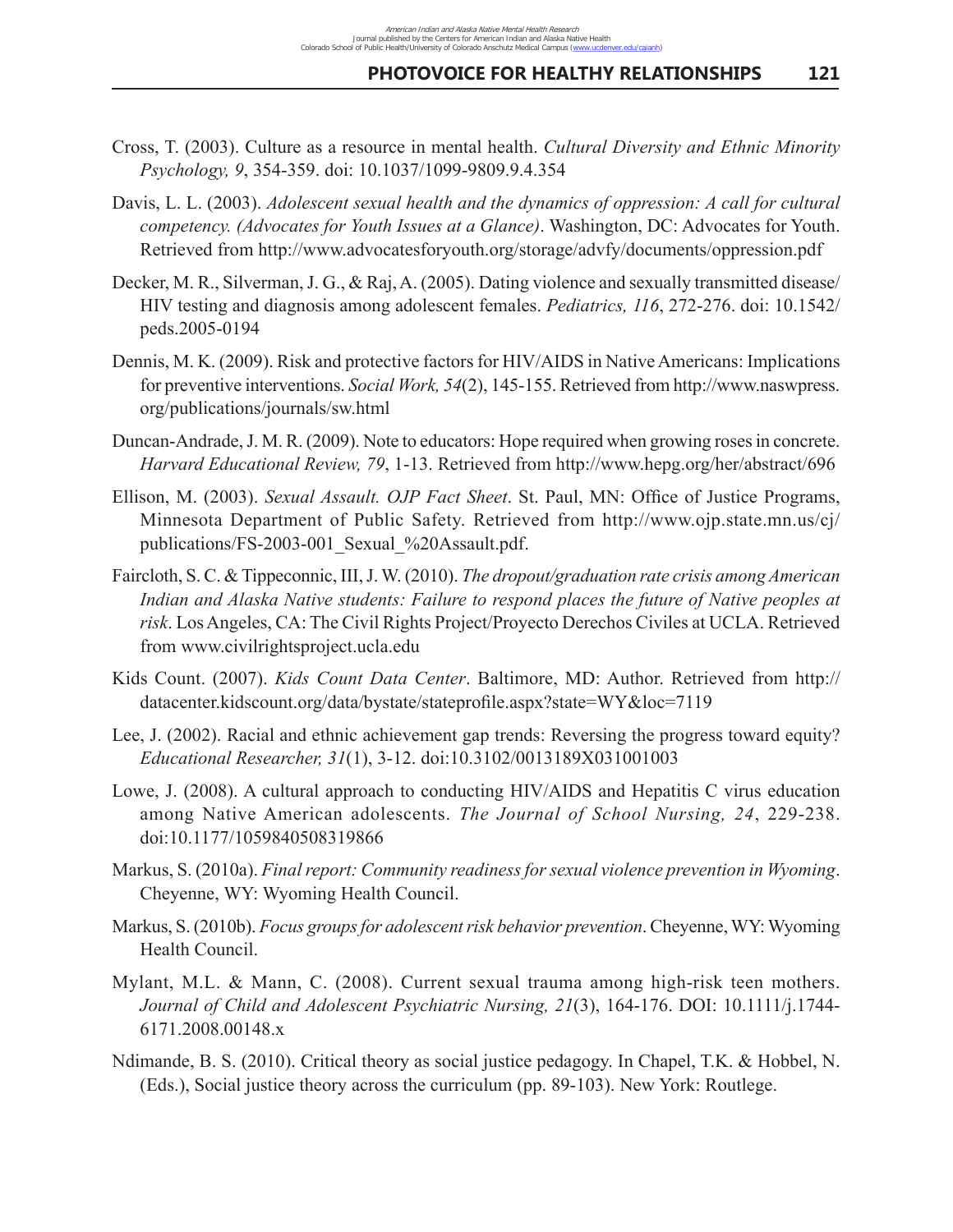- Nieto, S. M. (2003). Profoundly multicultural questions. *Educational Leadership, 60*(4), 6-10. Retrieved from http://www.ascd.org/publications/educational-leadership/dec02/vol60/num04/ Profoundly-Multicultural-Questions.aspx
- Nieto, S. & Bode, P. (2008). *Affirming diversity: The sociopolitical context of multicultural education* (5th Ed.). Boston: Pearson Education, Inc.
- Office of Applied Studies. (2006). *Results from the 2005 National Survey on Drug Use and Health: National findings*. Rockville, MD: Substance Abuse and Mental Health Services Administration.
- Partnership for a Drug-Free America. (2009). *The partnership launches first national public service campaign targeting meth abuse in Indian Country. (Methamphetamine Resources, Tools, and Information)*. Retrieved from http://www.methresources.dreamhosters.com/wp/
- Peterson, K. (2005). *Diversity fuels student enrollment boom*. Washington, DC: The Pew Center on the States. Retrieved from http://www.stateline.org/live/printable/story?contentId=35088
- Quick Health Data Online. (2010). *2007 Percent adolescents reporting having ever been forced to have sex\*, by gender, state and U.S*. Washington, DC: Office on Womens Health. Retrieved from http://www.healthstatus2010.com/owh/pdf/Apr10\_YouthChart.pdf
- Rolón-Dow, R. (2011). Race(ing) stories: Digital storytelling as a tool for critical race scholarship. *Race Ethnicity and Education, 14*(2), 159-173. doi: 10.1080/13613324.2010.519975
- Shields, C. M. (2004). Dialogic leadership for social justice: Overcoming pathologies of silence. *Educational Administration Quarterly, 40*(1), 109-132. doi: 10.1177/0013161X03258963
- Sleeter, C. E. & Grant, C. A. (2009). *Making choices for multicultural education: Five approaches to race, class, and gender* (6th Ed.). Hoboken, NJ: John Wiley & Sons, Inc.
- Smith, L., Rozenzweig, L., & Schmidt, M. (2010). Best practices in the reporting of participatory action research: Embracing both the forest and the trees. *Counseling Psychologist, 38*(8), 1115- 1138. doi: 10.1177/0011000010376416
- Stavenhagen, R. (2008). Building intercultural citizenship through education: A human rights approach. *European Journal of Education, 43*(2), 161-179. doi: 10.1111/j.1465-3435.2008.00345.x
- U.S. Census Bureau. (2010). *Wyoming quick facts*. Washington, DC: Author. Retrieved from http:// quickfacts.census.gov/qfd/states/56000.html
- U.S. Commission on Civil Rights. (2004). *Broken promises: Evaluating the Native American health care system*. Washington, DC: Author. Retrieved from http://www.usccr.gov/pubs/nahealth/ nabroken.pdf
- Vernon, I. (2001). *Killing us quietly: Native Americans and HIV/AIDS*. Lincoln: University of Nebraska Press.
- Vernon, I. & Jumper-Thurman, P. (2005). The changing face of HIV/AIDS among Native populations. *Journal of Psychoactive Drugs, 37*, 247-255. Retrieved from http://www.tandf.co.uk/journals/ UJPD